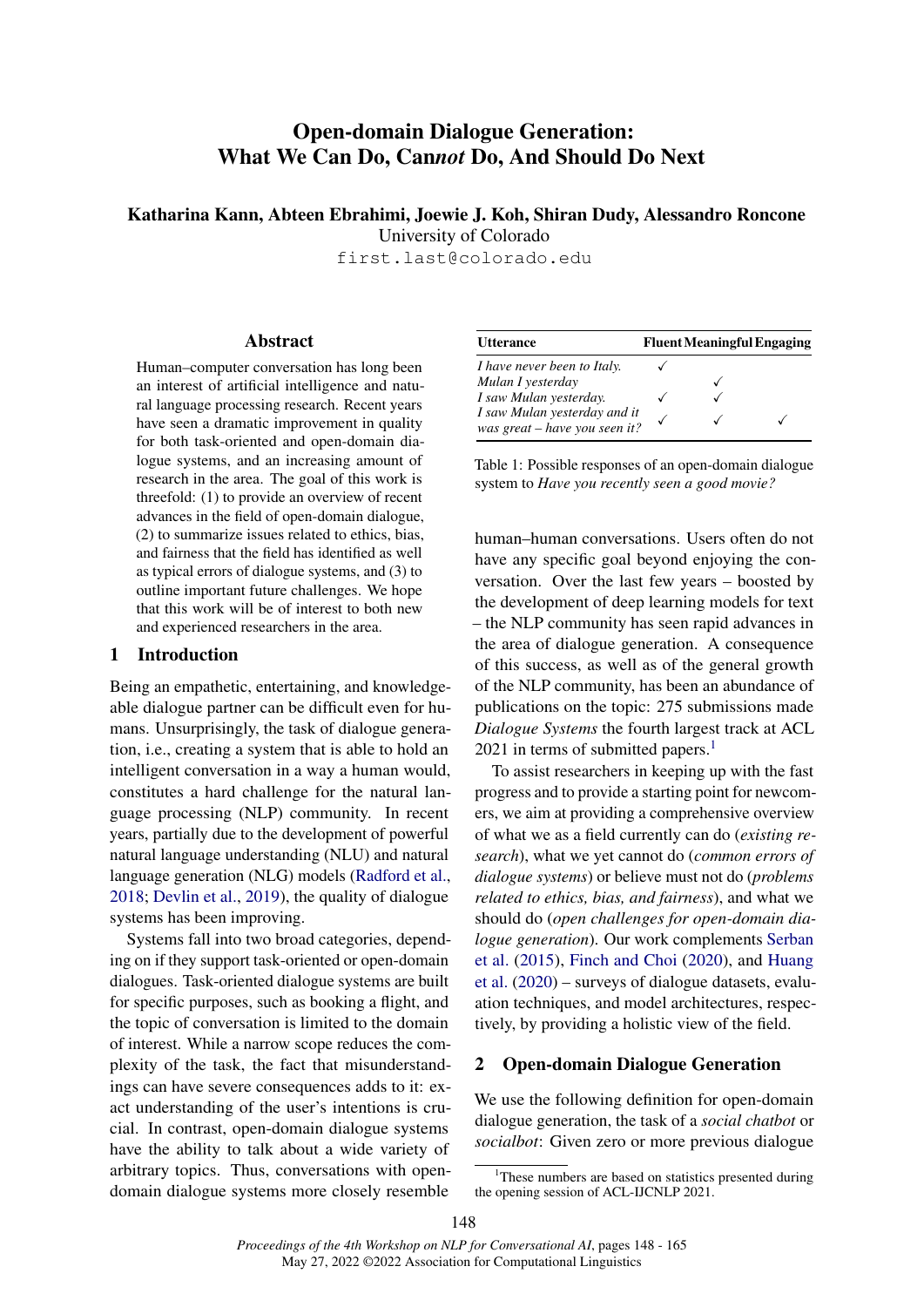turns between itself and one or more other participants, a system must output a fluent, engaging, and meaningful natural language response. Table [1](#page-0-1) shows example outputs of low and high quality. In general, the conversation should continue until all human participants signal that it should end. An open-domain dialogue further does not have to have an explicit goal, i.e., it does not have to center around a task to solve. The conversation can further shift between topics or *domains*, e.g., from movies to politics to sports. While an ideal open-domain dialogue system would also handle task-oriented parts of the conversation, this is not yet common practice. Thus, we consider open-domain and taskoriented dialogue to be mutually exclusive for the purpose of this survey.

Task evaluation. Evaluation strategies can be sorted into two broad categories: *automatic metrics* and *human evaluation*. Automatic metrics are cheap, but do not always correlate well with human judgments [\(Liu et al.,](#page-12-0) [2016\)](#page-12-0). Common metrics for generative systems are perplexity [\(Vinyals and Le,](#page-14-1) [2015\)](#page-14-1), BLEU [\(Papineni et al.,](#page-13-1) [2002;](#page-13-1) [Ghazvininejad](#page-10-2) [et al.,](#page-10-2) [2017\)](#page-10-2), or DIST- $n$  [\(Li et al.,](#page-11-1) [2016a\)](#page-11-1). For retrieval systems, recall at position  $k$  in  $n$  candidates  $(R_n@k)$ , mean average precision (MAP), mean reciprocal rank (MRR) and precision at position 1 (P@1) are used [\(Wu et al.,](#page-15-0) [2017\)](#page-15-0).

Human evaluation is expensive, but done frequently, due to a lack of good automatic alternatives [\(Shang et al.,](#page-14-2) [2015;](#page-14-2) [Ram et al.,](#page-13-2) [2018b\)](#page-13-2). For instance, [Deriu et al.](#page-10-3) [\(2020\)](#page-10-3) propose to evaluate models by determining from which point in a conversation on one can tell they are not human.

A detailed description of open-domain dialogue evaluation goes beyond the scope of this paper. We refer the interested reader to a recent survey on the subject by [Finch and Choi](#page-10-1) [\(2020\)](#page-10-1).

## <span id="page-1-0"></span>3 Open-domain Dialogue Datasets

English datasets. The Twitter dataset [\(Ritter](#page-13-3) [et al.,](#page-13-3) [2010\)](#page-13-3) consists of roughly 1.3 million Twitter conversations with 2 to 243 posts each. [Sordoni](#page-14-3) [et al.](#page-14-3) [\(2015\)](#page-14-3) generalize it to the Twitter Triples Corpus, which contains context–message–response triples. The context represents previous dialogue turns, and the response is the user's reply to the message. [Adiwardana et al.](#page-8-0) [\(2020\)](#page-8-0) mine the Meena dataset, which consists of about 867 million context–reply pairs from public posts. Each context consists of all previous utterances in the

conversation that a reply is participating in.

The PersonaChat dataset [\(Zhang et al.,](#page-15-1) [2018b\)](#page-15-1) consists of chats and personas which are collections of five or more sentences that describe a personality. The dataset also contains revised personas, which are rewritten versions meant to prevent models from using simple word overlap to learn a persona. The chats are dialogues between two workers who each emulate one persona. The Target Guided Conversation Dataset [\(Tang et al.,](#page-14-4) [2019\)](#page-14-4) is derived from the PersonaChat corpus and leverages keywords for transitions between turns. The persona information is removed, and a rule-based keyword extractor is used to find keywords. This dataset allows for models to proactively guide the user towards a target topic. Similar to the PersonaChat dataset, the Wizard of Wikipedia dataset [\(Dinan](#page-10-4) [et al.,](#page-10-4) [2019\)](#page-10-4) consists of dialogues between two crowdworkers: now, one worker is a "wizard" and the other an "apprentice". The wizard is given text about a topic from Wikipedia, and the two are told to converse about it. The wizard labels each of their utterances with a sentence in the article that provides the knowledge used. The dataset is meant to aid creating dialogue systems that are able to use knowledge in retrieving or generating responses.

OpenDialKG [\(Moon et al.,](#page-12-1) [2019\)](#page-12-1) is created by asking two workers to converse about a topic using facts from a KG. One worker is given an entity and told to start a conversation about it. The second worker is given facts and told to respond using the most natural and relevant-sounding fact. As the conversation evolves, KG entities are surfaced to allow workers to use them in their responses. Another grounded dataset is the CMU Document Grounded Dataset [\(Zhou et al.,](#page-16-0) [2018\)](#page-16-0). The authors give workers a Wikipedia article on a movie, and ask them to converse about it for at least 12 turns. 2 experimental scenarios are considered: in the first, only one worker is given the article, and is told to convince the other person to watch it; in the second, both workers are given the article, and they are instructed to talk about the content. In a similar vein, [Qin et al.](#page-13-4) [\(2019\)](#page-13-4) create a large corpus of grounded conversations by scraping comments between users on Reddit. They consider threads where users are discussing entities found in a linked web document. Due to the common use of anchors to relevant information in the URLs of linked documents, the authors use this dataset to train systems which can take advantage of machine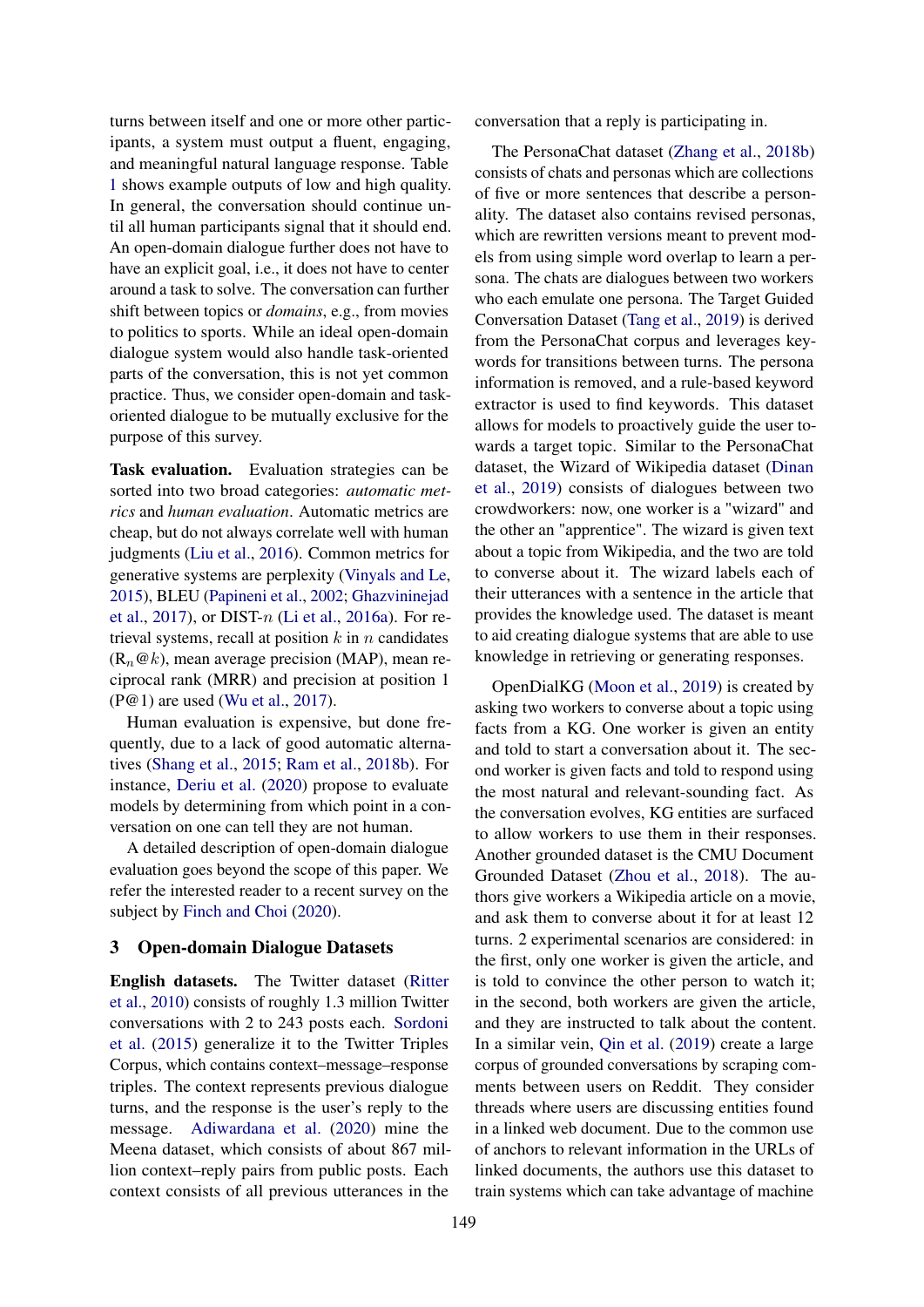reading comprehension models. The Topical-Chat Corpus [\(Gopalakrishnan et al.,](#page-10-5) [2019\)](#page-10-5) is a grounded corpus built using 300 entities across 8 topics. Two workers are given reading sets, which are a collection of crowdsourced fun facts, Washington Post articles, and condensed Wikipedia lead sections. Different reading set configurations allow for a potentially asymmetrical amount of information to be given to each person. Conversations are required to have a minimum of 20 turns, and workers are asked to annotate the sentiment of their utterances, where they found the information they spoke about, and the quality of their partner's utterances. The DailyDialog dataset [\(Li et al.,](#page-12-2) [2017b\)](#page-12-2) is created by scraping text from conversations held on an English learning website. Each utterance is labeled with a dialogue act and an emotion.

The EmpatheticDialogues dataset [\(Rashkin et al.,](#page-13-5) [2019\)](#page-13-5) contains conversations grounded in situation descriptions. To get these situation descriptions, crowdworkers are asked to write about an emotional situation. Subsequently, two workers are paired up and given a situation to roleplay. The goal of the dataset is to help to train systems that can identify user emotion from dialogue text. [Li](#page-12-3) [et al.](#page-12-3) [\(2020c\)](#page-12-3) also give workers roles in order to create the AntiScam dataset. It consists of dialogues between crowdworkers, where one worker is assigned the role of an attacker and the other the role of a user. In their conversations, the attacker poses as an Amazon customer service agent and attempts to collect the user's information. The Persuasion for Social Good dataset [\(Wang et al.,](#page-15-2) [2020b\)](#page-15-2) contains conversations between two crowdworkers, one of whom is trying to convince the other to donate to a specific charity. 300 of these conversations are annotated with one of ten persuasion strategies, or marked as a non-strategy. The objective of collecting this data is to improve the persuasiveness of dialogue agents.

Chinese datasets. [Song et al.](#page-14-5) [\(2020\)](#page-14-5) introduce the Key-value Profile Identification dataset (KvPI). This data comes from the Sina Weibo social network and consists of text in Mandarin Chinese. KvPI contains post–response pairs, along with three attributes describing the poster (gender, location, and constellation). Each post–response pair is annotated as either entailing, contradicting, or being irrelevant to an attribute. This dataset is designed to investigate how to automatically detect consistency between dialogue posts and

the dialogue agent's profile. The Weibo dataset [\(Wang et al.,](#page-15-3) [2013\)](#page-15-3) is a standard open-domain dialogue generation corpus. Similar to the aforementioned ones it is collected from Sina Weibo. It contains about 0.6 million query–response pairs. Also from Weibo, [Shang et al.](#page-14-2) [\(2015\)](#page-14-2) create the Short Text Conversation Corpus. Utterance pairs are matching posts and their replies. PersonalDialog [\(Zheng et al.,](#page-16-1) [2019\)](#page-16-1) was also collected from Weibo. Multi-turn conversations were created by taking user posts and their comments, and each utterance is connected with a specific person, who is represented by a key-value dictionary of traits. This dataset allows to incorporate personality information into generated responses. The PChatbot dataset is collected by [Qian et al.](#page-13-6) [\(2021\)](#page-13-6) from Weibo posts and Chinese judicial forums. It is composed of almost 200 million dialogue pairs. Each utterance is linked to an anonymized user ID. One potential use for this dataset is to have a model learn to respond differently to users depending on their dialogue history.

[Wu et al.](#page-15-0) [\(2017\)](#page-15-0) present the Douban dataset, which consists of conversations between two people on the Douban social network. All but the last utterance of each conversation are considered the context and the last utterance is considered an appropriate response. The Douban dataset further contains an additional test set that consists of contexts from Douban posts paired with final utterances from the Weibo that are labeled by humans as positive or negative matches based on the context. The E-commerce dataset [\(Zhang et al.,](#page-15-4) [2018c\)](#page-15-4) consists of conversations between Chinese customers and customer service staff. As in the Douban dataset, the last utterance is considered a positive response for the rest of the conversation. Negative responses are retrieved from other conversations in an automated fashion. The E-commerce and Douban datasets can be used for training and testing retrieval-based multi-turn dialogue systems.

DuConv [\(Wu et al.,](#page-15-5) [2019\)](#page-15-5) is a KG-based dataset. A KG is created from information about movies and their characters. To create conversations, first a "conversation path" is created by finding a path between two sampled entries in the KG. Then, two crowdsource workers are given roles – leader and follower – and asked to converse. The leader has access to the conversation path and the KG, and the follower only has access to the leader's utterances. The conversation continues until the leader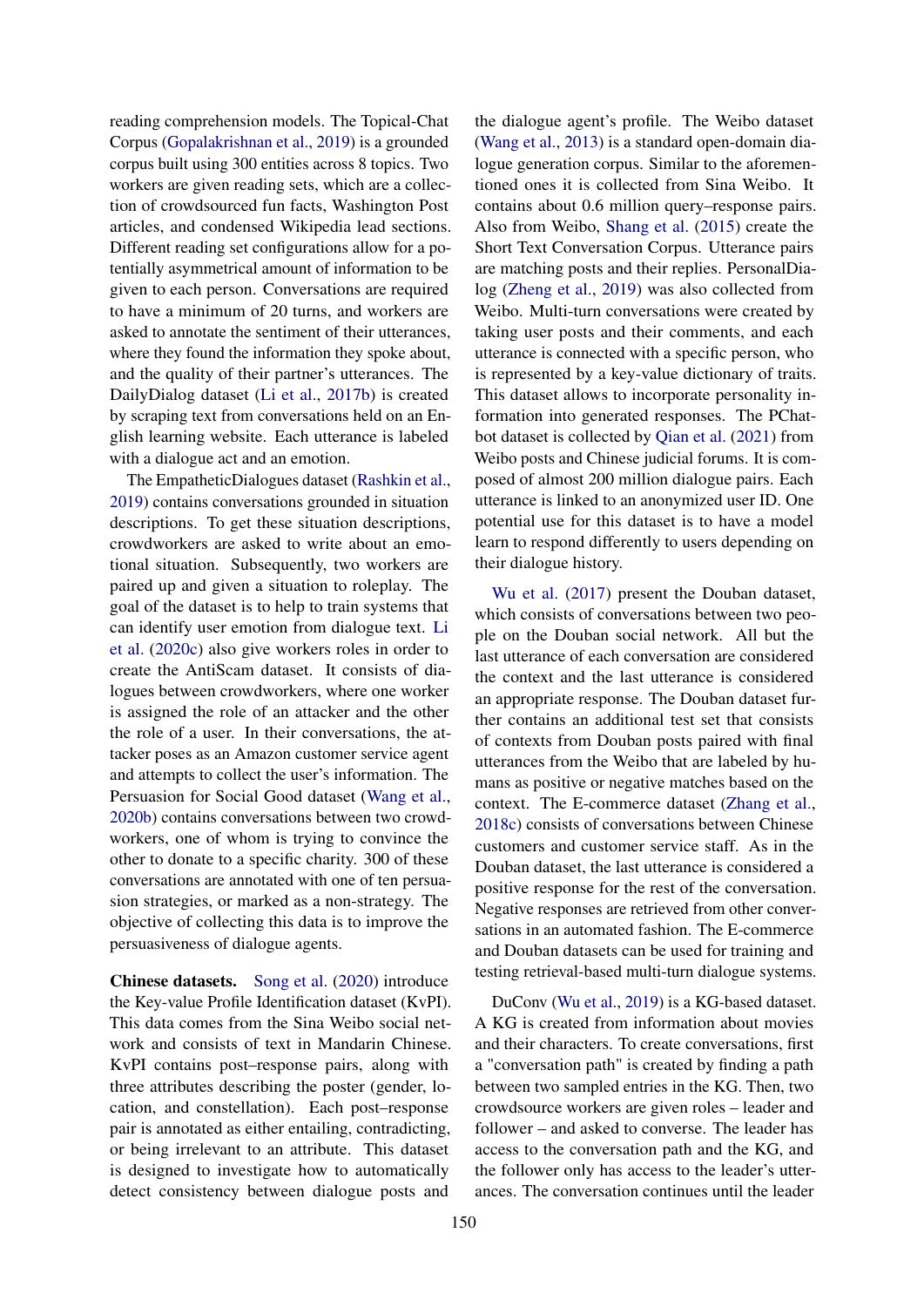reaches the conversation goal. DyKgChat [\(Tuan](#page-14-6) [et al.,](#page-14-6) [2019\)](#page-14-6) was created by scraping conversations from two TV shows, one in Chinese, and one in English. Additionally, manually created KGs are provided to cover entities from the shows.

Finally, [Chen and Kan](#page-9-0) [\(2013\)](#page-9-0) collect NUS SMS, consisting of over 70,000 SMS messages in both Chinese and English.

Multilingual and multimodal datasets. Opendomain dialogue datasets in languages besides English and Chinese are difficult to find. A Korean dataset has been created by [Kim et al.](#page-11-2) [\(2021\)](#page-11-2) by translating the English Wizard of Wikipedia dataset [\(Dinan et al.,](#page-10-4) [2019\)](#page-10-4). To the best of our knowledge, the only *multilingual* dataset is XPersona [\(Lin et al.,](#page-12-4) [2020a\)](#page-12-4), an extension of the English PersonaChat dataset [\(Zhang et al.,](#page-15-1) [2018b\)](#page-15-1) to Chinese, French, Indonesian, Italian, Korean, and Japanese. It is created by first automatically translating the training, development and test data. The latter two splits are then manually corrected, while the training set only receives semi-manual cleaning. The authors use this dataset to evaluate approaches based on multilingual models and automatic translation.

Multimodal datasets also exist: Image-Chat by [Shuster et al.](#page-14-7) [\(2020\)](#page-14-7) consists of images together with English dialogues. Each dialogue is linked to a pair of styles or emotions portrayed in the dialogue. The images are of everyday things, such as food or landscapes. The dialogues are from conversations between two crowd workers who are asked to discuss the image and each given a style or emotion to portray in their discussion. This dataset aims at creating dialogue systems that can speak in different styles and express varying emotions. [Meng et al.](#page-12-5) [\(2020\)](#page-12-5) present OpenViDial, which consists of dialogues and their visual contexts from movies and TV series. MMChat [\(Zheng et al.,](#page-16-2) [2021a\)](#page-16-2) contains Chinese conversations about images, which have been scraped from Weibo.

We refer interested readers to [Serban et al.](#page-14-0) [\(2015\)](#page-14-0) for more information on corpora; for a table with all datasets mentioned here see Appendix [A.](#page-17-0)

# <span id="page-3-0"></span>4 Open-domain Dialogue Systems

We sort approaches into three categories: (1) *retrieval systems*, which get their responses from a dataset; (2) *generative systems*, which generate responses automatically; and (3) *comprehensive systems*, which consist of a dialogue manager (DM), at least one system from the aforementioned categories, and optionally other functional modules.

#### 4.1 Retrieval Systems

Retrieval systems first obtain a candidate response set from a large repertoire of options and then determine how well each candidate suits the dialogue context. Models can be arbitrarily complex and operate on a single-turn [\(Wang et al.,](#page-15-3) [2013\)](#page-15-3) or multiturn [\(Wu et al.,](#page-15-0) [2017\)](#page-15-0) basis. As retrieval systems do not have a generative component and their outputs originate from human conversations, they are generally fluent and understandable. They are also relatively safe, as many types of harmful responses can be filtered. However, retrieval systems are limited in their ability to converse about topics not covered in the provided responses.

Non-neural approaches exist, such as supportvector machine (SVM)-based ones [\(Wang et al.,](#page-15-3) [2013;](#page-15-3) [Ji et al.,](#page-11-3) [2014\)](#page-11-3). More recently, neural models which compute the matching score between candidate responses and dialogue contexts have been developed. Initially, feed-forward networks have been employed [\(Lu and Li,](#page-12-6) [2013\)](#page-12-6). [Wang et al.](#page-15-6) [\(2015\)](#page-15-6) extend prior approaches by representing both a candidate response and the context as dependency trees and extracting features from those representations, before obtaining their score via a deep feed-forward network. Later work has used a combination of convolutional neural network (CNN) and recurrent neural network (RNN) layers to determine the matching scores of possible responses, sometimes in combination with an attention mechanism [\(Yan et al.,](#page-15-7) [2016;](#page-15-7) [Zhou et al.,](#page-16-3) [2016;](#page-16-3) [Wu](#page-15-0) [et al.,](#page-15-0) [2017;](#page-15-0) [Zhang et al.,](#page-15-4) [2018c;](#page-15-4) [Tao et al.,](#page-14-8) [2019\)](#page-14-8). [Lu et al.](#page-12-7) [\(2019\)](#page-12-7) add spatio-temporal features to their model. The multi-hop selector network by [Yuan et al.](#page-15-8) [\(2019\)](#page-15-8) looks for the relevant context in a multi-turn dialogue, and uses the context utterances determined to be relevant when retrieving a response. The dually interactive matching network [\(Gu et al.,](#page-11-4) [2019b\)](#page-11-4) retrieves responses based on personas. It extends [Li et al.](#page-11-5) [\(2016b\)](#page-11-5) to the previously proposed interactive matching network [\(Gu et al.,](#page-10-6) [2019a\)](#page-10-6).

Retrieval systems can also be based on transformers [\(Vaswani et al.,](#page-14-9) [2017\)](#page-14-9). The transformer memory network, for instance, takes knowledge from the Wizard of Wikipedia dataset to retrieve more knowledge-focused responses [\(Dinan et al.,](#page-10-4) [2019\)](#page-10-4). [Whang et al.](#page-15-9) [\(2020\)](#page-15-9) go one step further and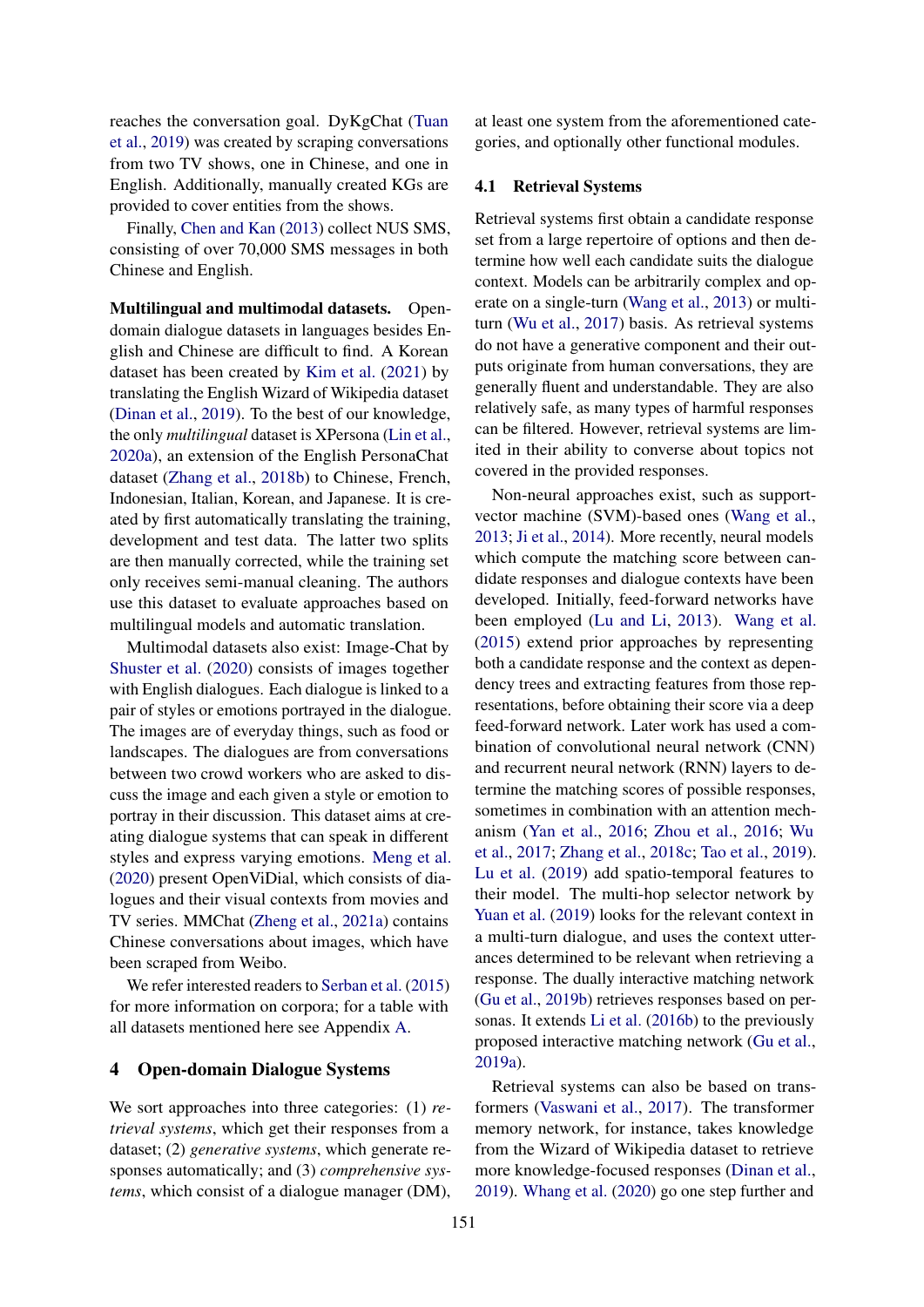use *pretrained* transformer models, namely BERT [\(Devlin et al.,](#page-10-0) [2019\)](#page-10-0) and ELECTRA [\(Clark et al.,](#page-9-1) [2020\)](#page-9-1), for matching. With this, they follow earlier work on response retrieval for domain-specific dialogue systems. They further add multi-task training. [Gao et al.](#page-10-7) [\(2020\)](#page-10-7) propose a DialoGPT [\(Zhang et al.,](#page-15-10) [2020c\)](#page-15-10)-based model to rank retrieved responses.

[Lin et al.](#page-12-8) [\(2020b\)](#page-12-8) propose to train retrieval models using a ranking loss and so-called grey-scale data: they construct training examples from groundtruth, generated, and random responses.

#### 4.2 Generative Systems

Generative systems generate responses freely, i.e., they are not limited to a predefined set of utterances. Their responses are not guaranteed to be well-formed. However, in contrast to retrieval systems, they are not restricted to talking about topics within a predefined set of responses.

The arguably first generative dialogue system has been ELIZA [\(Weizenbaum,](#page-15-11) [1966\)](#page-15-11). ELIZA is rule-based and plays the role of a therapist. Parry, in contrast, is designed to act like a psychology *patient* [\(Colby,](#page-9-2) [1975\)](#page-9-2). Later, ALICE has been created by [Wallace](#page-15-12) [\(1995\)](#page-15-12) as a proof of concept for the Artificial Intelligence Markup Language.

The large majority of generative systems are neural sequence-to-sequence (seq2seq) models. The first such models have been created by [Shang et al.](#page-14-2) [\(2015\)](#page-14-2) and, concurrently, [Vinyals and Le](#page-14-1) [\(2015\)](#page-14-1). Their systems are LSTM-based seq2seq models. [Parthasarathi and Pineau](#page-13-7) [\(2018\)](#page-13-7) add two knowledge sources to an LSTM seq2seq model: the NELL knowledge base [\(Carlson et al.,](#page-9-3) [2010\)](#page-9-3) and Wikipedia summaries [\(Scheepers,](#page-14-10) [2017\)](#page-14-10). [Li et al.](#page-11-5) [\(2016b\)](#page-11-5) propose a persona-based LSTM encoderdecoder. They represent personas via sentences, with a persona vector being the combination of the sentences. Similarly, [Zhang et al.](#page-15-1) [\(2018b\)](#page-15-1) condition a dialogue system on profile sentences and also build profiles of its users, allowing it to better tailor its responses to individuals.

[Luo et al.](#page-12-9) [\(2018\)](#page-12-9)'s LSTM seq2seq model is able to learn utterance-level semantic dependencies, which makes responses more coherent and fluent. Furthermore, [Li et al.](#page-12-10) [\(2020b\)](#page-12-10) propose two additions to a standard LSTM model: a rank-aware calibrator network, used to construct contrastive optimization objectives, and a knowledge inference component, which learns keywords in order to help the model use more informative words during generation. [Zhang et al.](#page-15-13) [\(2020a\)](#page-15-13) use a GRU-based response generation model along with a deep utterance aggregation model to generate a context vector from previous turns.

[Ghazvininejad et al.](#page-10-2) [\(2017\)](#page-10-2) leverage a facts dataset to inject knowledge into a GRU seq2seq model, which helps the model generate more knowledgeable responses. A collection of synonym sets was used by [Hsueh and Ma](#page-11-6) [\(2020\)](#page-11-6) to help address the problem of social chatbots repeatedly responding with similarly worded sentences.

A variational hierarchical recurrent encoderdecoder (VHRED) for open-domain dialogue generation is proposed by [Serban et al.](#page-14-11) [\(2017\)](#page-14-11). This model uses latent stochastic variables to model hierarchical structure between dialogue turns, and feeds that information into an RNN. Subsequently, [Zhao and Kawahara](#page-16-4) [\(2020\)](#page-16-4) introduce a VHRED with a linear Gaussian prior.

Transformer-based models include generative variants of the transformer memory network [\(Di](#page-10-4)[nan et al.,](#page-10-4) [2019\)](#page-10-4). Further, [Keskar et al.](#page-11-7) [\(2019\)](#page-11-7) train a conditional transformer language model, which accepts various control codes as part of the input. These control codes allow the control of style, content, and other behaviors without requiring the model to be retrained. Meena [\(Adiwardana et al.,](#page-8-0) [2020\)](#page-8-0) is a transformer-based seq2seq model trained on large amounts of real chat data. Know-EDG [\(Li](#page-12-11) [et al.,](#page-12-11) [2020a\)](#page-12-11) conists of a knowledge-enhanced context encoder and an emotion identifier linear layer in front of a transformer model. The input from the emotion identifier allows the model to alter its generated responses based on the emotion its dialogue partner is expressing. [Zheng et al.](#page-16-5) [\(2021b\)](#page-16-5) add style embeddings to a transformer-based system to alter its dialogue style. [Dziri et al.](#page-10-8) [\(2021\)](#page-10-8) tackle the problem of factually untrue responses with a generate-then-refine strategy: generated responses are corrected with the help of a knowledge graph.

A mixture between a retrieval and a generative system is the RetrieveNRefine model [\(Weston et al.,](#page-15-14) [2018\)](#page-15-14). It first employs a key-value memory network to retrieve a good dialogue response, which is then refined by an LSTM seq2seq model.

Only recently, multimodal dialogue models, which combine language and image processing components have been developed [\(Shuster et al.,](#page-14-7) [2020\)](#page-14-7). [Shuster et al.](#page-14-12) [\(2021\)](#page-14-12) explore the integration of large pretrained transformer models for text into such systems.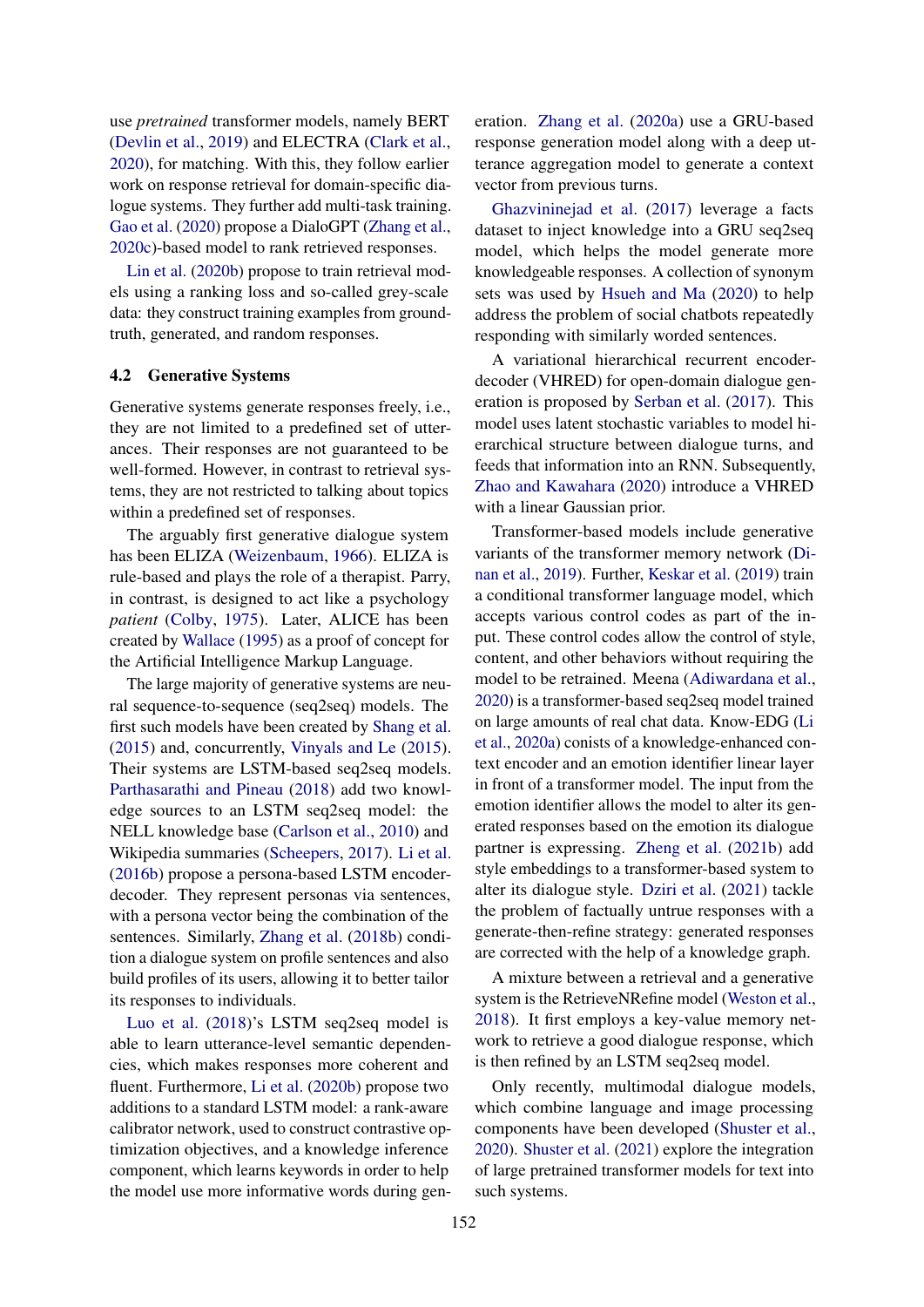#### 4.3 Comprehensive Systems

Comprehensive systems consist of multiple components together with a DM. They are typically not trained in an end-to-end fashion. The DM selects one or more of the available – in some cases highly specialized – response generators to produce a response for a given context.

XiaoIce [\(Zhou et al.,](#page-16-6) [2020\)](#page-16-6) is a comprehensive system which consists of 3 layers: The user experience layer connects the system to social media and chat services. The conversation engine layer contains a core chat module, a skills module, a DM, and an empathetic computing module. Finally, the data layer contains profile information on XiaoIce and users, knowledge graphs (KGs), topic indices, and other information. Adapter-Bot [\(Madotto et al.,](#page-12-12) [2020\)](#page-12-12) employs a DM which is based on BERT [\(De](#page-10-0)[vlin et al.,](#page-10-0) [2019\)](#page-10-0), a backbone conversational model based on DialoGPT [\(Zhang et al.,](#page-15-10) [2020c\)](#page-15-10), and a series of additional smaller modules.

Alexa Prize competition. The Amazon Alexa Prize (AP) is an annual competition, with the grand challenge of designing a system capable of holding an open-domain conversation for 20 minutes [\(Ram et al.,](#page-13-8) [2018a\)](#page-13-8). Contestants develop live systems which are randomly selected to converse with Alexa users. Once the conversation is finished, users are requested to give a rating, which is the main metric used for evaluation. The teams with the highest rating move on to the finals, where expert judges decide the winner.

Sounding Board [\(Fang et al.,](#page-10-9) [2017\)](#page-10-9), which won the inaugural AP in 2017, is a comprehensive dialogue system which is comprised of an NLU module, a DM, topic-specific modules with rule-based mini-skills, and an NLG component. The NLU module uses a series of text classifiers to extract the user's primary intent. The DM receives that information and, using a hierarchical rule-based architecture, decides which of the mini-skills to use when generating dialogue acts and content to pass to the NLG module. The NLG module builds a response in a rule-based fashion. Gunrock [\(Chen](#page-9-4) [et al.,](#page-9-4) [2018\)](#page-9-4), the winner of the 2018 AP, differs from Sounding Board in the techniques used for each piece. The NLU module contains multiple submodules, including a noun phrase extractor, a topic model, and a sentiment analyzer. The information from these submodules is passed to the DM, which selects a topic and activates the corresponding submodules. The information from the NLU

module and the topic submodule is then passed to the NLG module, which builds a response using templates. Gunrock 2.0 entered the 2019 AP [\(Liang](#page-12-13) [et al.,](#page-12-13) [2020\)](#page-12-13), and differs from its predecessor by relying more on neural models. However, the 2019 AP was won by Emora [\(Finch et al.,](#page-10-10) [2020\)](#page-10-10). In addition to mentioning facts, Emora also supports talking about experiences and opinions. Besides the winning system, finalists of the 2019 AP include Chirpy Cardinal [\(Paranjape et al.,](#page-13-9) [2020\)](#page-13-9), which employs generators based on GPT-2 [\(Radford et al.,](#page-13-10) [2019\)](#page-13-10), and Alquist [\(Pichl et al.,](#page-13-11) [2020\)](#page-13-11), which relies on conversation graphs to dynamically use knowledge in its responses. Many design choices were common among other contenders. For NLU, systems often use dialogue act, topic, and intent classifiers. Systems also rely heavily on named entity recognition and entity linking, such as Tartan [\(Chen et al.,](#page-9-5) [2020\)](#page-9-5), whose response generators use a knowledge base for slot filling. Other systems employ a mixture of strategies to generate responses, such as Athena [\(Harrison et al.,](#page-11-8) [2020\)](#page-11-8), which attempts to switch between rule-based, knowledgebased, and retrieval-based modules on-the-fly, as well as DREAM [\(Kuratov et al.,](#page-11-9) [2020\)](#page-11-9), which employs candidate and response annotators before serving a final response. Other contenders include Audrey [\(Hong et al.,](#page-11-10) [2020\)](#page-11-10), which focuses on emotion and personality, Zotbot [\(Schallock et al.,](#page-13-12) [2020\)](#page-13-12), which incorporates a commonsense-reasoning element, and Bernard [\(Majumder et al.,](#page-12-14) [2020\)](#page-12-14), which is built around non-deterministic finite automata.

#### 5 Training and Data Augmentation

*Retrieval-based systems* are commonly trained with a cross-entropy loss [\(Zhang et al.,](#page-15-4) [2018c;](#page-15-4) [Lu et al.,](#page-12-7) [2019\)](#page-12-7), comparing a prediction against the gold standard from a training set. As an alternative, using a ranking loss, where a model is trained on distinguishing suitable from unsuitable responses, has been proposed [\(Lin et al.,](#page-12-8) [2020b\)](#page-12-8). In *comprehensive systems*, the individual components are usually trained separately.

Several algorithms to train *generative systems* have been proposed. Given a training set  $D =$  $\{(R_1, C_1, B_1), \ldots, (R_N, C_N, B_N)\}\$  with N examples consisting of context  $C_i$ , background information  $B_i$ , and response  $R_i$ , models are most commonly trained using maximum likelihood estimation [\(Shang et al.,](#page-14-2) [2015;](#page-14-2) [Vinyals and Le,](#page-14-1) [2015\)](#page-14-1).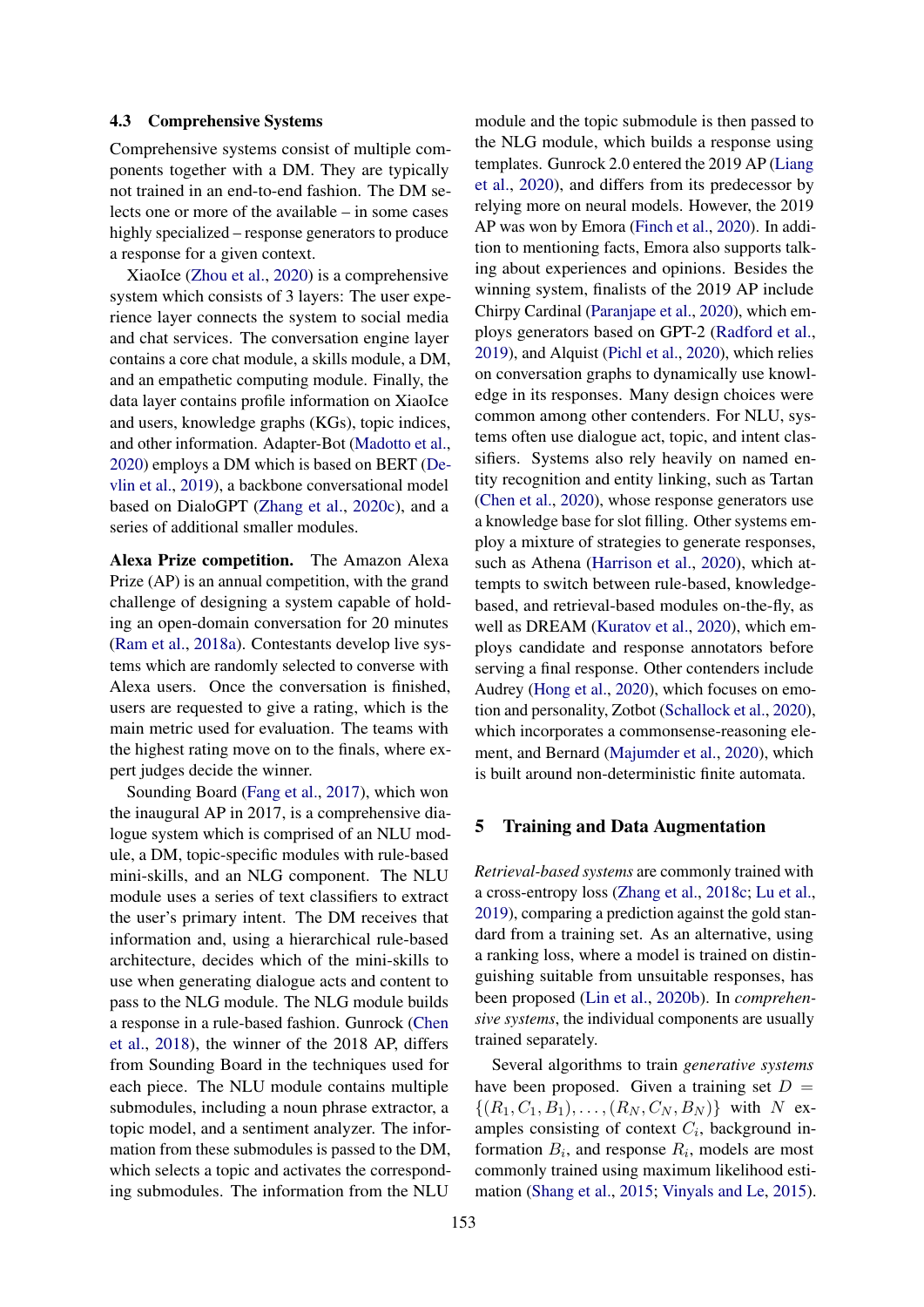The goal is to minimize the loss

$$
L = -\sum_{i=1}^{N} \log P(R_i | C_i, B_i).
$$
 (1)

However, it has been shown that this encourages boring responses [\(Li et al.,](#page-11-1) [2016a\)](#page-11-1). As a remedy, several ways to weight training examples have been proposed [\(Shang et al.,](#page-14-13) [2018;](#page-14-13) [Li et al.,](#page-12-10) [2020b\)](#page-12-10). With that, the loss changes to

$$
L = -\sum_{i=1}^{N} w_i \log P(R_i | C_i, B_i), \qquad (2)
$$

where  $w_i$  is the weight corresponding to example i. Further, [Zhao and Kawahara](#page-16-4) [\(2020\)](#page-16-4) address the concern that generally multiple responses are possible. They propose multi-referenced training and automatically create  $M$  different responses  $R_{im}$ for each original  $R_i$ . Their loss is

$$
L = -\sum_{i=1}^{N} \frac{1}{M} \sum_{m=1}^{M} \log P(\widetilde{R}_{im} | C_i, B_i).
$$
 (3)

Contrastive learning [\(Hadsell et al.,](#page-11-11) [2006;](#page-11-11) [Gutmann](#page-11-12) [and Hyvärinen,](#page-11-12) [2012;](#page-11-12) [Cai et al.,](#page-9-6) [2020a\)](#page-9-6) – where a model is trained to assign higher and, respectively, lower conditional probabilities to positive and negative samples than a reference model – and curriculum learning – during which examples are presented to a model in a specific order – have also been employed [\(Cai et al.,](#page-9-7) [2020c\)](#page-9-7). Finally, dialogue systems can also be trained via reinforcement learning [\(Li et al.,](#page-11-13) [2016c;](#page-11-13) [Zhang et al.,](#page-15-15) [2018a;](#page-15-15) [Sankar and Ravi,](#page-13-13) [2019\)](#page-13-13) or adversarial learning [\(Li](#page-11-14) [et al.,](#page-11-14) [2017a\)](#page-11-14).

Pretraining. Large pretrained models such as BERT [\(Devlin et al.,](#page-10-0) [2019\)](#page-10-0) or GPT and its successors [\(Radford et al.,](#page-13-0) [2018,](#page-13-0) [2019;](#page-13-10) [Brown et al.,](#page-9-8) [2020\)](#page-9-8) have improved the state of the art for a variety of NLP tasks. Pretraining has also been used for open-domain dialogue generation. Two different strategies exist: One option is to pretrain a model on large unlabeled corpora to then finetune it on dialogue data. [Liu et al.](#page-12-15) [\(2020c\)](#page-12-15), for instance, initialize parts of their generative system with a pretrained BERT model, and [Gu et al.](#page-10-11) [\(2020\)](#page-10-11) finetune BERT for multi-turn response selection in retrievalbased chatbots. [Shi et al.](#page-14-14) [\(2020\)](#page-14-14) introduce an English language-learning chatbot based on GPT-2. [Boyd et al.](#page-9-9) [\(2020\)](#page-9-9) condition a GPT-2 model for dialogue generation on several previous conversations

of a single individual to get it to use that individual's style. Further, plug and play language models consist of pretrained language models in combination with one or more simple attribute classifiers, which control various aspects of its behavior, such as style or dialogue content [\(Dathathri et al.,](#page-10-12) [2020\)](#page-10-12).

The second option is to pretrain a model on large dialogue corpora, such that it can then be finetuned on out-of-domain dialogue data. DialoGPT [\(Zhang](#page-15-10) [et al.,](#page-15-10) [2020c\)](#page-15-10) is such a model. Its architecture resembles GPT, i.e., it is a transformer [\(Vaswani et al.,](#page-14-9) [2017\)](#page-14-9) language model. For training, specifically collected Reddit data is used. Like GPT, DialoGPT is publicly available. The authors also experiment with GPT-2 as a basis for DialoGPT and, similar to the work mentioned in the last paragraph, find pretraining on raw text to be beneficial. ConveRT [\(Henderson et al.,](#page-11-15) [2020\)](#page-11-15) is another model which is pretrained on dialogue data: pretraining is done on a response selection task using Reddit.

Data augmentation. Data augmentation, i.e., the creation of artificial training examples, can help in the low-resource setting. [Zhang et al.](#page-15-16) [\(2020b\)](#page-15-16) augment paired dialogue data using unlabeled data in the form of unpaired dialogue data. A dialogue pair consists of a social media post and a corresponding response. Their method starts by randomly selecting a sentence from the unpaired dataset. Then, posts that are semantically similar to the randomly selected sentence are retrieved from the paired dataset. Next, responses corresponding to the posts are collected from the paired dataset. Finally, sentences that are semantically similar to the responses are pulled from the unpaired data. Each of these newly pulled sentences are matched with the original randomly selected sentence, to create a set of candidate pairs. Those candidate pairs are then ranked, and the top-ranked pairs are saved for later use.

Other approaches differ from the aforementioned in that they do not require unlabeled data. [Li et al.](#page-11-16) [\(2019\)](#page-11-16) propose a conditional variational autoencoder as a generative data augmentation model. They combine this with a discriminator, which decides whether the generated responses are suitable for a given query. [Cai et al.](#page-9-10) [\(2020b\)](#page-9-10) design a data augmentation and instance weighting model which is trained using gradient descent and the model's performance on development examples.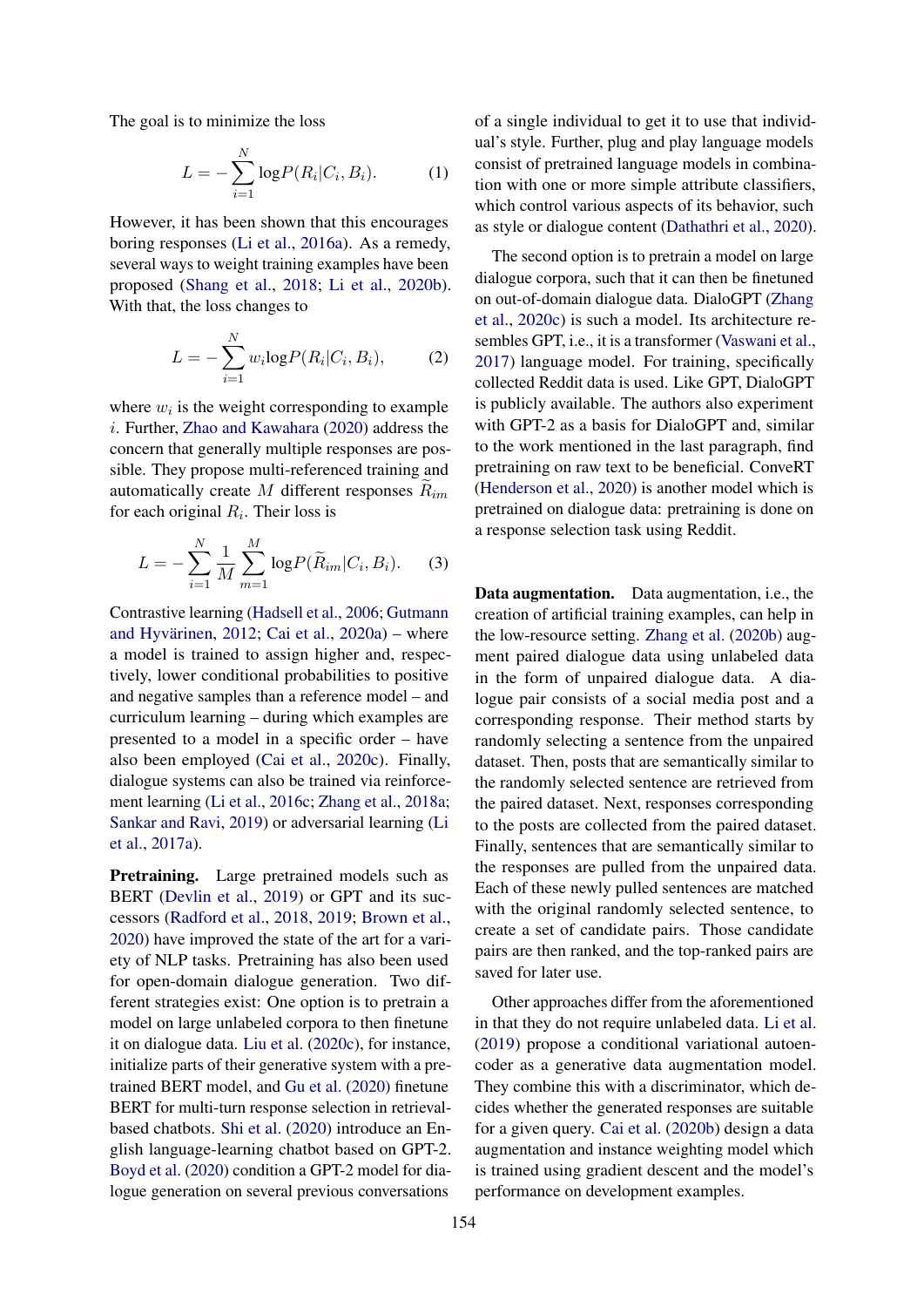# 6 Common Errors of Dialogue Systems

We now discuss errors common across multiple systems, considering mistakes at the turn level, the conversation level, and the system level.

Turn level. At the turn level, errors consist mostly of system responses being either *ungrammatical* or *nonsensical*. Both types of problems are more common in generative systems, as those commit errors seen in other NLG tasks, such as highly repetitive, nonsensical, or insignificant replies [\(Li](#page-11-1) [et al.,](#page-11-1) [2016a;](#page-11-1) [See and Manning,](#page-14-15) [2021\)](#page-14-15). Models which are motivated by semantic similarity may resort to constantly echoing the user, rather than returning a coherent response [\(Ritter et al.,](#page-13-14) [2011;](#page-13-14) [Fedorenko et al.,](#page-10-13) [2018\)](#page-10-13).

Conversation level. Problems arising at the conversation level are arguably more substantial than those at the turn level. Potential solutions will most likely rely heavily on advancements in other areas of NLP, such as reasoning and information extraction. A common issue consists of replies being fluent, but either not relevant in the overall context of the conversation or too generic [\(Adiwardana et al.,](#page-8-0) [2020\)](#page-8-0). Off-topic replies can often be attributed to a failure to recognize entities or previous dialogue acts. Another common problem are answers that are inconsistent across turns [\(Nie et al.,](#page-13-15) [2021\)](#page-13-15).

System level. At the system level, researchers and model developers face the difficulty of incorporating world knowledge and common sense into models [\(Wang et al.,](#page-15-17) [2020a\)](#page-15-17), as models still frequently generate responses that are factually incorrect [\(Mielke et al.,](#page-12-16) [2020;](#page-12-16) [Santhanam et al.,](#page-13-16) [2021\)](#page-13-16). There exists a trade-off between the range of topics a system can cover and the depth of knowledge it can leverage for any individual topic. Currently, especially comprehensive systems frequently rely heavily on curated content and static, handwritten conversation paths to talk intelligently and deeply about specific topics. However, the more a system relies on handwritten paths, the more brittle it becomes. Similarly, curated content is impossible to scale to a truly open-domain setting. Conversely, leaning more towards dynamically structured conversations gives models more flexibility and allows them to cover a wider range of topics, but often results in less meaningful responses.

# 7 Ethics, Bias, and Fairness

The NLP research community is becoming increasingly aware of the ethical challenges around the systems we are building, and the area of dialogue generation is no exception to this. We now summarize prior work around safety and unwanted biases.

Safety. Dialogue systems should avoid being unintentionally offensive or harming the user [\(Hen](#page-11-17)[derson et al.,](#page-11-17) [2018\)](#page-11-17). Therefore, attempts have been made to detect sensitive language around religion, race, violence, or contentious news as well as profanity [\(Tripathi et al.,](#page-14-16) [2019\)](#page-14-16). However, how to respond when sensitive topics are being identified is still an open question. As some of these topics shape our identities and our lives, an ideal system might not completely avoid them, and the best response strategy depends on the objectives of the system. When GPT-3 [\(Brown et al.,](#page-9-8) [2020\)](#page-9-8) and Blender [\(Roller et al.,](#page-13-17) [2021\)](#page-13-17) detect toxic language in a user utterance, they stop producing output [\(Xu](#page-15-18) [et al.,](#page-15-18) [2020\)](#page-15-18). While this is an ad-hoc solution, in the long term, a graceful reaction could potentially carry the conversation to healthier places as shown by [Wright et al.](#page-15-19) [\(2017\)](#page-15-19).

[Dinan et al.](#page-10-14) [\(2021\)](#page-10-14) identify three potentially dangerous behaviors a dialogue system can exhibit: First, it can act as an *instigator* and provoke the user using negative language, as has infamously happened with the Microsoft Tay chatbot. Second, even if a system exclusively uses non-harmful language, it can cause harm to the user by being a so-called *yea-sayer*, i.e., by being overly eager to agree with the user on wrong or inappropriate statements [\(Lee et al.,](#page-11-18) [2019;](#page-11-18) [Baheti et al.,](#page-9-11) [2021\)](#page-9-11). Third, a dialogue system can unintentionally *impose as an expert* and provide harmful advice.

Biases. An abundance of recent work has shown that NLP models are learning undesirable biases from the data they are being trained on [\(Bolukbasi](#page-9-12) [et al.,](#page-9-12) [2016;](#page-9-12) [Bordia and Bowman,](#page-9-13) [2019;](#page-9-13) [Bartl et al.,](#page-9-14) [2020;](#page-9-14) [Shah et al.,](#page-14-17) [2020\)](#page-14-17). Dialogue systems are no exception to this: [Liu et al.](#page-12-17) [\(2020a\)](#page-12-17) investigate fairness in dialogue models and find that dialogue models exhibit significant prejudice against some genders and races. They propose two debiasing methods based on data augmentation and word embeddings regularization. [Dinan et al.](#page-10-15) [\(2020b\)](#page-10-15) point out that there are three types of gender bias in chat bots: the first one being due to the gender of the person that speakers are talking about, the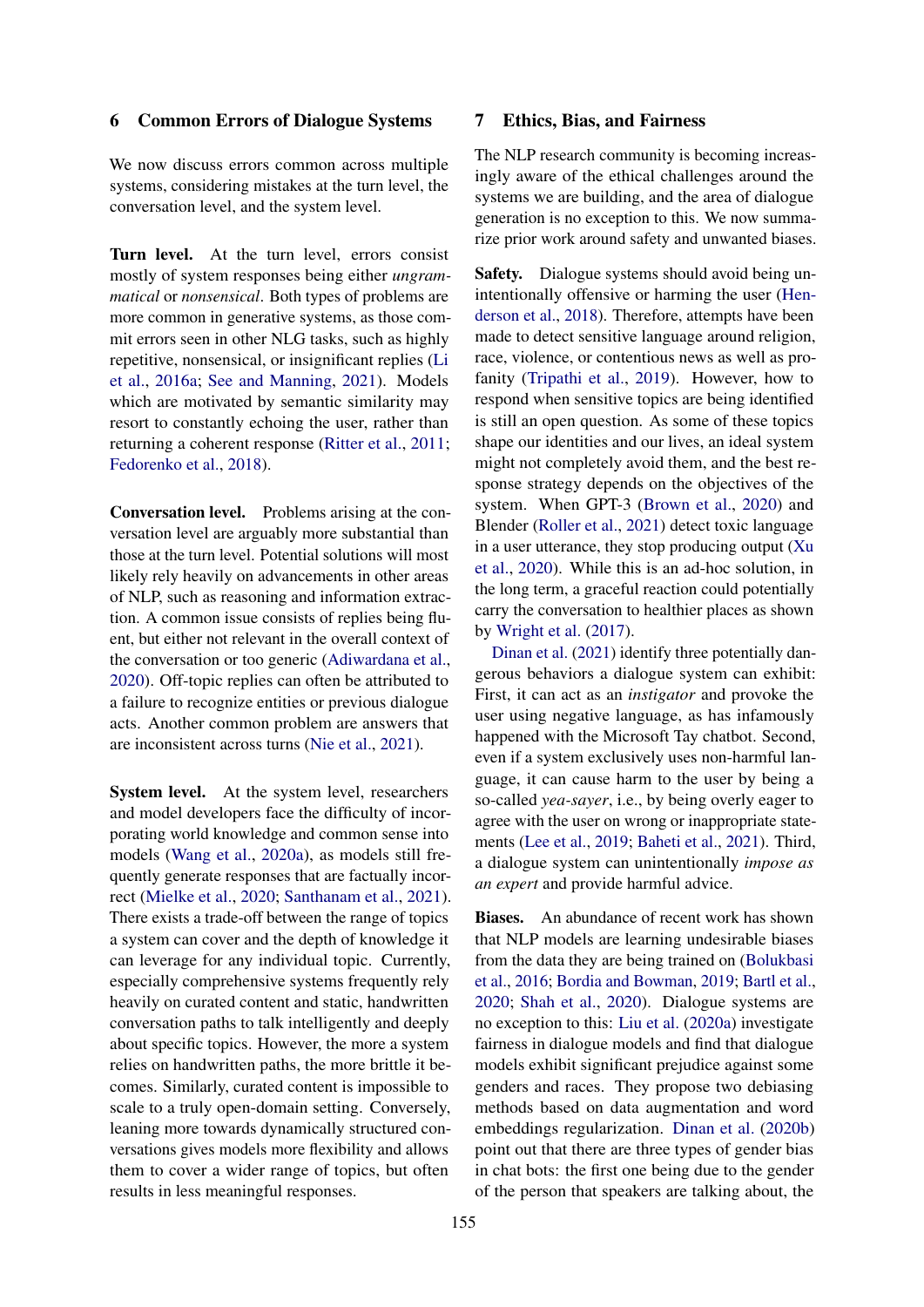second being due to the gender of the speaker, and the last being due to the gender of the addressee. [Liu et al.](#page-12-18) [\(2020b\)](#page-12-18) aim at mitigating the former via adversarial learning. Similarly, [Dinan et al.](#page-10-16) [\(2020a\)](#page-10-16) propose to reduce gender bias via data augmentation, targeted data collection, and biascontrolled training.

[Barikeri et al.](#page-9-15) [\(2021\)](#page-9-15) introduce RedditBias, a dataset grounded in conversations from Reddit, which enables the measurement and mitigation of gender, race, religion, and queerness bias, and use it to explore DialoGPT with and without debiasing.

# 8 Open Challenges for Future Research

Model evaluation and analysis. Surveying research on open-domain dialogue generation (cf. Section [4\)](#page-3-0) as well as research on system evaluation [\(Finch and Choi,](#page-10-1) [2020\)](#page-10-1), it is clear that a good automatic metric (or even manual evaluation strategy) has not yet been found. What the field needs are metrics that (1) evaluate different aspects of dialogue systems (cf. Table [1\)](#page-0-1), (2) do not require references, since no reasonable set of references can contain all possibly suitable responses, and (3) correlate strongly with human judgments. One possible way to move the field towards the development of new evaluation strategies could be the establishment of a shared task on open-domain dialogue generation metrics, similar to the WMT metrics shared task [\(Ma et al.,](#page-12-19) [2019\)](#page-12-19).

Furthermore, while entire surveys are necessary to summarize work on the analysis of BERT [\(Rogers et al.,](#page-13-18) [2020\)](#page-13-18), we still know little about what dialogue systems, including DialoGPT [\(Zhang](#page-15-10) [et al.,](#page-15-10) [2020c\)](#page-15-10), learn from their training data. Prior work on the analysis of dialogue models (with the exception of still non-exhaustive investigations of their biases) is limited; e.g., [Saleh et al.](#page-13-19) [\(2020\)](#page-13-19). We argue that learning more about dialogue models, which are likely to directly interact with users, is crucial. We should investigate the following: (1) What world knowledge do models acquire during training? (2) What linguistic knowledge do dialogue models learn? (3) Which potentially harmful biases do models learn from real-world data?

Multi-party dialogue. How to extend systems to handle multi-party dialogue, as posed by [Seering](#page-14-18) [et al.](#page-14-18) [\(2019\)](#page-14-18), remains an underexplored area of research. Having such systems will potentially contribute to creating richer social interactions in both online and offline communities. It will further increase our understanding of the dynamics behind turn taking [\(Bohus and Horvitz,](#page-9-16) [2011\)](#page-9-16).

Multilingual dialogue. Section [3](#page-1-0) makes it obvious that open-domain dialogue datasets mostly exist for two high-resource languages: English and Chinese. Work on other languages is limited (e.g., [Lin et al.](#page-12-4) [\(2020a\)](#page-12-4)). We argue that, in order to speed up research on other languages, the field needs to develop datasets with the following properties: (1) datasets should be created for a diverse set of potentially low-resource languages and (2) the created datasets should not be translations of existing datasets. The latter is necessary since it has been shown for other NLP tasks that translated datasets show different properties from those natively collected in a language [\(Artetxe et al.,](#page-8-1) [2020\)](#page-8-1).

# 9 Conclusion

Recent years have seen a drastic improvement in the quality of open-domain dialogue systems as well as in the amount of research in the area. Therefore, we first presented an overview of the state of the field of NLP for open-domain dialogue. Then, we outlined important future challenges: better model evaluation and analysis, multi-party dialogue, and multilingual dialogue.

# Acknowledgments

We thank the anonymous reviewers for their helpful feedback. We are also grateful to the members of CU Boulder's NALA group for their feedback on and input to this paper. This research was supported by the NSF National AI Institute for Student-AI Teaming (iSAT) under grant DRL 2019805. The opinions expressed are those of the authors and do not represent views of the NSF.

#### References

- <span id="page-8-0"></span>Daniel Adiwardana, Minh-Thang Luong, David R So, Jamie Hall, Noah Fiedel, Romal Thoppilan, Zi Yang, Apoorv Kulshreshtha, Gaurav Nemade, Yifeng Lu, et al. 2020. Towards a human-like open-domain chatbot. *arXiv preprint arXiv:2001.09977*.
- <span id="page-8-2"></span>Rami Al-Rfou, M. Pickett, Javier Snaider, Yun-Hsuan Sung, B. Strope, and R. Kurzweil. 2016. Conversational contextual cues: The case of personalization and history for response ranking. *ArXiv*, abs/1606.00372.
- <span id="page-8-1"></span>Mikel Artetxe, Gorka Labaka, and Eneko Agirre. 2020. [Translation artifacts in cross-lingual transfer learning.](https://www.aclweb.org/anthology/2020.emnlp-main.618)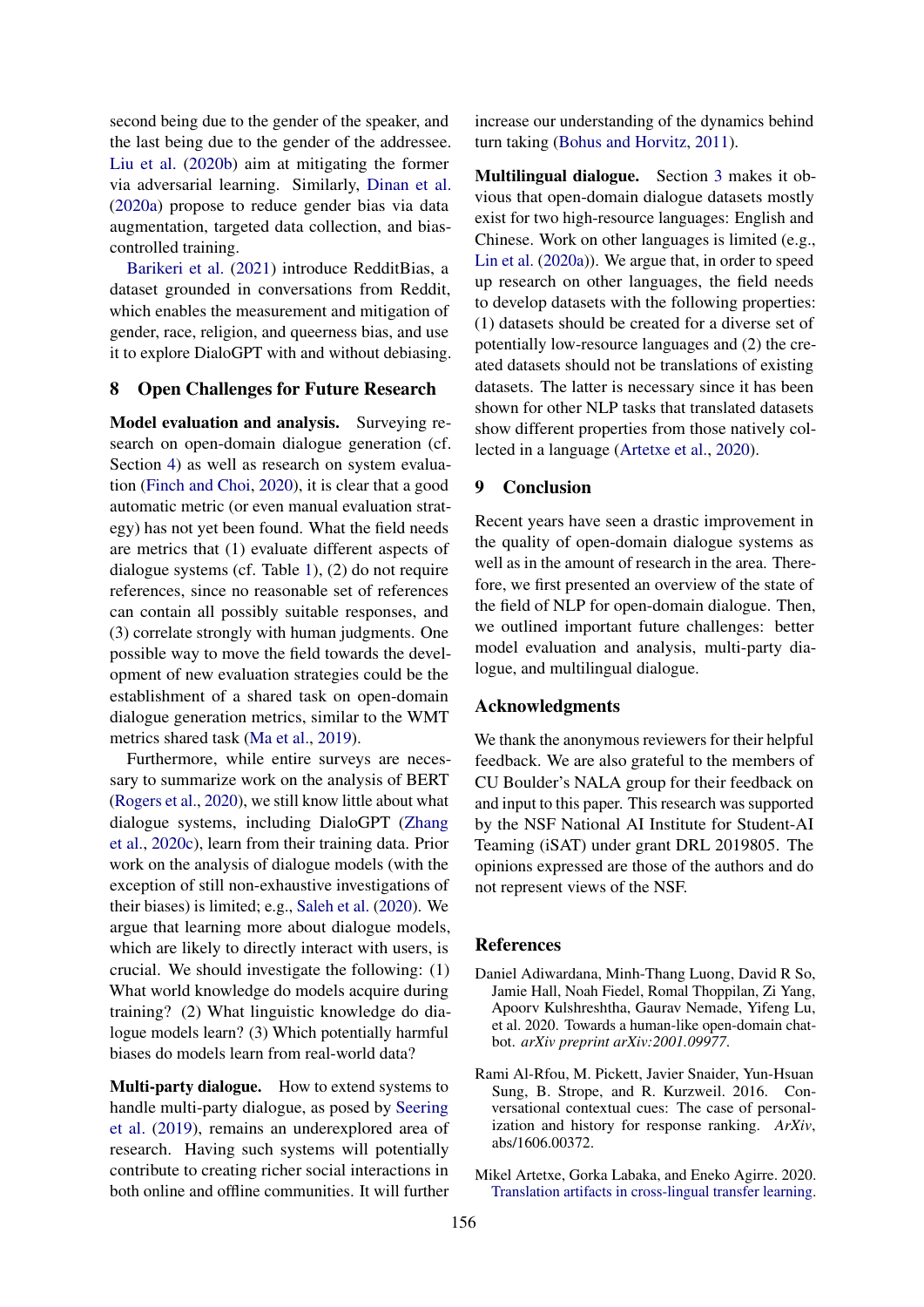In *Proceedings of the 2020 Conference on Empirical Methods in Natural Language Processing (EMNLP)*, pages 7674–7684, Online. Association for Computational Linguistics.

- <span id="page-9-11"></span>Ashutosh Baheti, Maarten Sap, Alan Ritter, and Mark Riedl. 2021. [Just say no: Analyzing the stance of neu](https://doi.org/10.18653/v1/2021.emnlp-main.397)[ral dialogue generation in offensive contexts.](https://doi.org/10.18653/v1/2021.emnlp-main.397) In *Proceedings of the 2021 Conference on Empirical Methods in Natural Language Processing*, pages 4846– 4862, Online and Punta Cana, Dominican Republic. Association for Computational Linguistics.
- <span id="page-9-15"></span>Soumya Barikeri, Anne Lauscher, Ivan Vulic, and Goran ´ Glavaš. 2021. [RedditBias: A real-world resource for](https://doi.org/10.18653/v1/2021.acl-long.151) [bias evaluation and debiasing of conversational lan](https://doi.org/10.18653/v1/2021.acl-long.151)[guage models.](https://doi.org/10.18653/v1/2021.acl-long.151) In *Proceedings of the 59th Annual Meeting of the Association for Computational Linguistics and the 11th International Joint Conference on Natural Language Processing (Volume 1: Long Papers)*, pages 1941–1955, Online. Association for Computational Linguistics.
- <span id="page-9-14"></span>Marion Bartl, Malvina Nissim, and Albert Gatt. 2020. [Unmasking contextual stereotypes: Measuring and](https://aclanthology.org/2020.gebnlp-1.1) [mitigating BERT's gender bias.](https://aclanthology.org/2020.gebnlp-1.1) In *Proceedings of the Second Workshop on Gender Bias in Natural Language Processing*, pages 1–16, Barcelona, Spain (Online). Association for Computational Linguistics.
- <span id="page-9-16"></span>Dan Bohus and Eric Horvitz. 2011. Multiparty turn taking in situated dialog: Study, lessons, and directions. In *Proceedings of the SIGDIAL 2011 Conference*, pages 98–109.
- <span id="page-9-12"></span>Tolga Bolukbasi, Kai-Wei Chang, James Y Zou, Venkatesh Saligrama, and Adam T Kalai. 2016. Man is to computer programmer as woman is to homemaker? Debiasing word embeddings. *Advances in neural information processing systems*, 29:4349– 4357.
- <span id="page-9-13"></span>Shikha Bordia and Samuel R. Bowman. 2019. [Identify](https://doi.org/10.18653/v1/N19-3002)[ing and reducing gender bias in word-level language](https://doi.org/10.18653/v1/N19-3002) [models.](https://doi.org/10.18653/v1/N19-3002) In *Proceedings of the 2019 Conference of the North American Chapter of the Association for Computational Linguistics: Student Research Workshop*, pages 7–15, Minneapolis, Minnesota. Association for Computational Linguistics.
- <span id="page-9-9"></span>Alex Boyd, Raul Puri, Mohammad Shoeybi, Mostofa Patwary, and Bryan Catanzaro. 2020. [Large scale](https://doi.org/10.18653/v1/2020.acl-main.8) [multi-actor generative dialog modeling.](https://doi.org/10.18653/v1/2020.acl-main.8) In *Proceedings of the 58th Annual Meeting of the Association for Computational Linguistics*, pages 66–84, Online. Association for Computational Linguistics.
- <span id="page-9-8"></span>Tom Brown, Benjamin Mann, Nick Ryder, Melanie Subbiah, Jared D Kaplan, Prafulla Dhariwal, Arvind Neelakantan, Pranav Shyam, Girish Sastry, Amanda Askell, Sandhini Agarwal, Ariel Herbert-Voss, Gretchen Krueger, Tom Henighan, Rewon Child, Aditya Ramesh, Daniel Ziegler, Jeffrey Wu, Clemens Winter, Chris Hesse, Mark Chen, Eric Sigler, Mateusz Litwin, Scott Gray, Benjamin Chess, Jack

Clark, Christopher Berner, Sam McCandlish, Alec Radford, Ilya Sutskever, and Dario Amodei. 2020. [Language models are few-shot learners.](https://proceedings.neurips.cc/paper/2020/file/1457c0d6bfcb4967418bfb8ac142f64a-Paper.pdf) In *Advances in Neural Information Processing Systems*, volume 33, pages 1877–1901. Curran Associates, Inc.

- <span id="page-9-6"></span>Hengyi Cai, Hongshen Chen, Yonghao Song, Zhuoye Ding, Yongjun Bao, Weipeng Yan, and Xiaofang Zhao. 2020a. [Group-wise contrastive learning for](https://www.aclweb.org/anthology/2020.findings-emnlp.70) [neural dialogue generation.](https://www.aclweb.org/anthology/2020.findings-emnlp.70) In *Findings of the Association for Computational Linguistics: EMNLP 2020*, pages 793–802, Online. Association for Computational Linguistics.
- <span id="page-9-10"></span>Hengyi Cai, Hongshen Chen, Yonghao Song, Cheng Zhang, Xiaofang Zhao, and Dawei Yin. 2020b. [Data](https://doi.org/10.18653/v1/2020.acl-main.564) [manipulation: Towards effective instance learning for](https://doi.org/10.18653/v1/2020.acl-main.564) [neural dialogue generation via learning to augment](https://doi.org/10.18653/v1/2020.acl-main.564) [and reweight.](https://doi.org/10.18653/v1/2020.acl-main.564) In *Proceedings of the 58th Annual Meeting of the Association for Computational Linguistics*, pages 6334–6343, Online. Association for Computational Linguistics.
- <span id="page-9-7"></span>Hengyi Cai, Hongshen Chen, Cheng Zhang, Yonghao Song, Xiaofang Zhao, Yangxi Li, Dongsheng Duan, and Dawei Yin. 2020c. Learning from easy to complex: Adaptive multi-curricula learning for neural dialogue generation. In *Proceedings of the AAAI Conference on Artificial Intelligence*, volume 34, pages 7472–7479.
- <span id="page-9-3"></span>Andrew Carlson, Justin Betteridge, Bryan Kisiel, Burr Settles, Estevam R Hruschka Jr, and Tom M Mitchell. 2010. Toward an architecture for never-ending language learning. In *Proceedings of the 24th AAAI Conference on Artificial Intelligence*, pages 1306– 1313.
- <span id="page-9-4"></span>Chun-Yen Chen, Dian Yu, Weiming Wen, Yi Mang Yang, Jiaping Zhang, Mingyang Zhou, Kevin Jesse, Austin Chau, Antara Bhowmick, Shreenath Iyer, et al. 2018. Gunrock: Building a human-like social bot by leveraging large scale real user data. *Alexa Prize Proceedings*.
- <span id="page-9-5"></span>Fanglin Chen, Ta-Chung Chi, Shiyang Lyu, Jianchen Gong, Tanmay Parekh, Rishabh Joshi, Anant Kaushik, and Alexander Rudnicky. 2020. Tartan: A two-tiered dialog framework for multi-domain social chitchat. *Alexa prize proceedings*.
- <span id="page-9-0"></span>Tao Chen and Min-Yen Kan. 2013. Creating a live, public short message service corpus: the nus sms corpus. *Language Resources and Evaluation*, 47(2):299–335.
- <span id="page-9-1"></span>Kevin Clark, Minh-Thang Luong, Quoc V. Le, and Christopher D. Manning. 2020. ELECTRA: Pretraining text encoders as discriminators rather than generators. In *International Conference on Learning Representations*.
- <span id="page-9-2"></span>Kenneth Mark Colby. 1975. *Artificial Paranoia: A Computer Simulation of Paranoid Processes*. Elsevier Science Inc.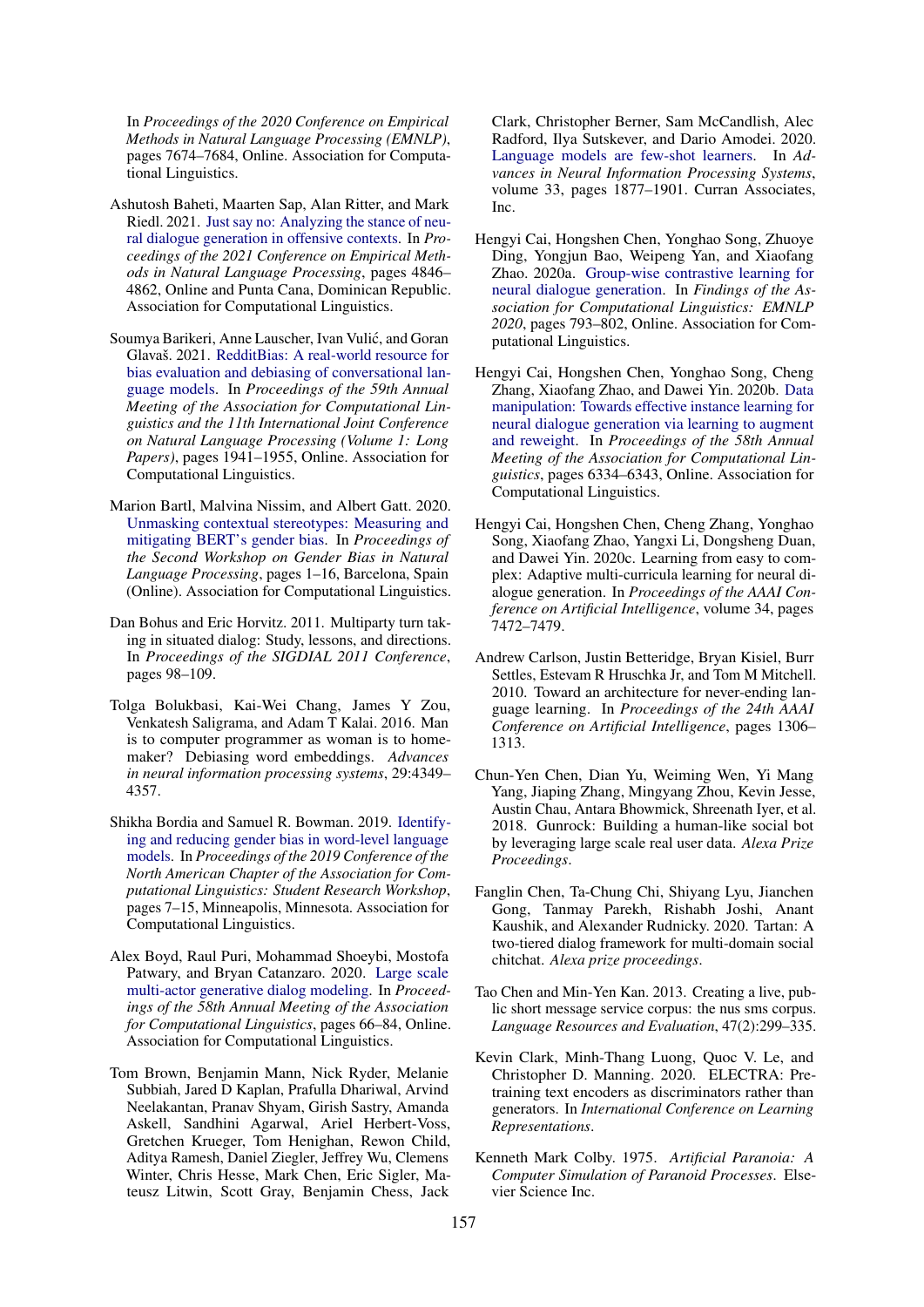- <span id="page-10-12"></span>Sumanth Dathathri, Andrea Madotto, Janice Lan, Jane Hung, Eric Frank, Piero Molino, Jason Yosinski, and Rosanne Liu. 2020. Plug and play language models: A simple approach to controlled text generation. In *International Conference on Learning Representations*.
- <span id="page-10-3"></span>Jan Deriu, Don Tuggener, Pius von Däniken, Jon Ander Campos, Alvaro Rodrigo, Thiziri Belkacem, Aitor Soroa, Eneko Agirre, and Mark Cieliebak. 2020. [Spot the bot: A robust and efficient framework for](https://www.aclweb.org/anthology/2020.emnlp-main.326) [the evaluation of conversational dialogue systems.](https://www.aclweb.org/anthology/2020.emnlp-main.326) In *Proceedings of the 2020 Conference on Empirical Methods in Natural Language Processing (EMNLP)*, pages 3971–3984, Online. Association for Computational Linguistics.
- <span id="page-10-0"></span>Jacob Devlin, Ming-Wei Chang, Kenton Lee, and Kristina Toutanova. 2019. [BERT: Pre-training of](https://doi.org/10.18653/v1/N19-1423) [deep bidirectional transformers for language under](https://doi.org/10.18653/v1/N19-1423)[standing.](https://doi.org/10.18653/v1/N19-1423) In *Proceedings of the 2019 Conference of the North American Chapter of the Association for Computational Linguistics: Human Language Technologies, Volume 1 (Long and Short Papers)*, pages 4171–4186, Minneapolis, Minnesota. Association for Computational Linguistics.
- <span id="page-10-14"></span>Emily Dinan, Gavin Abercrombie, A Stevie Bergman, Shannon Spruit, Dirk Hovy, Y-Lan Boureau, and Verena Rieser. 2021. Anticipating safety issues in E2E conversational AI: Framework and tooling. *arXiv preprint arXiv:2107.03451*.
- <span id="page-10-16"></span>Emily Dinan, Angela Fan, Adina Williams, Jack Urbanek, Douwe Kiela, and Jason Weston. 2020a. [Queens are powerful too: Mitigating gender bias in](https://doi.org/10.18653/v1/2020.emnlp-main.656) [dialogue generation.](https://doi.org/10.18653/v1/2020.emnlp-main.656) In *Proceedings of the 2020 Conference on Empirical Methods in Natural Language Processing (EMNLP)*, pages 8173–8188, Online. Association for Computational Linguistics.
- <span id="page-10-15"></span>Emily Dinan, Angela Fan, Ledell Wu, Jason Weston, Douwe Kiela, and Adina Williams. 2020b. [Multi](https://doi.org/10.18653/v1/2020.emnlp-main.23)[dimensional gender bias classification.](https://doi.org/10.18653/v1/2020.emnlp-main.23) In *Proceedings of the 2020 Conference on Empirical Methods in Natural Language Processing (EMNLP)*, pages 314–331, Online. Association for Computational Linguistics.
- <span id="page-10-4"></span>Emily Dinan, Stephen Roller, Kurt Shuster, Angela Fan, Michael Auli, and Jason Weston. 2019. Wizard of Wikipedia: Knowledge-powered conversational agents. In *International Conference on Learning Representations*.
- <span id="page-10-8"></span>Nouha Dziri, Andrea Madotto, Osmar Zaïane, and Avishek Joey Bose. 2021. [Neural path hunter: Re](https://aclanthology.org/2021.emnlp-main.168)[ducing hallucination in dialogue systems via path](https://aclanthology.org/2021.emnlp-main.168) [grounding.](https://aclanthology.org/2021.emnlp-main.168) In *Proceedings of the 2021 Conference on Empirical Methods in Natural Language Processing*, pages 2197–2214, Online and Punta Cana, Dominican Republic. Association for Computational Linguistics.
- <span id="page-10-9"></span>Hao Fang, Hao Cheng, Elizabeth Clark, Ariel Holtzman, Maarten Sap, Mari Ostendorf, Yejin Choi, and

Noah A Smith. 2017. Sounding board–university of washington's alexa prize submission. *Alexa prize proceedings*.

- <span id="page-10-13"></span>Denis Fedorenko, Nikita Smetanin, and Artem Rodichev. 2018. Avoiding echo-responses in a retrieval-based conversation system. In *Conference on Artificial Intelligence and Natural Language*, pages 91–97. Springer.
- <span id="page-10-1"></span>Sarah E. Finch and Jinho D. Choi. 2020. [Towards uni](https://www.aclweb.org/anthology/2020.sigdial-1.29)[fied dialogue system evaluation: A comprehensive](https://www.aclweb.org/anthology/2020.sigdial-1.29) [analysis of current evaluation protocols.](https://www.aclweb.org/anthology/2020.sigdial-1.29) In *Proceedings of the 21th Annual Meeting of the Special Interest Group on Discourse and Dialogue*, pages 236– 245, 1st virtual meeting. Association for Computational Linguistics.
- <span id="page-10-10"></span>Sarah E. Finch, James D. Finch, Ali Ahmadvand, Ingyu, Choi, Xiangjue Dong, Ruixiang Qi, Harshita Sahijwani, Sergey Volokhin, Zihan Wang, Zihao Wang, and Jinho D. Choi. 2020. [Emora: An inquisitive](http://arxiv.org/abs/2009.04617) [social chatbot who cares for you.](http://arxiv.org/abs/2009.04617)
- <span id="page-10-7"></span>Xiang Gao, Yizhe Zhang, Michel Galley, Chris Brockett, and Bill Dolan. 2020. [Dialogue response ranking](https://doi.org/10.18653/v1/2020.emnlp-main.28) [training with large-scale human feedback data.](https://doi.org/10.18653/v1/2020.emnlp-main.28) In *Proceedings of the 2020 Conference on Empirical Methods in Natural Language Processing (EMNLP)*, pages 386–395, Online. Association for Computational Linguistics.
- <span id="page-10-2"></span>Marjan Ghazvininejad, Chris Brockett, Ming-Wei Chang, Bill Dolan, Jianfeng Gao, Wen-tau Yih, and Michel Galley. 2017. A knowledge-grounded neural conversation model. *arXiv preprint arXiv:1702.01932*.
- <span id="page-10-17"></span>J. J. Godfrey, E. C. Holliman, and J. McDaniel. 1992. [Switchboard: telephone speech corpus for research](https://doi.org/10.1109/ICASSP.1992.225858) [and development.](https://doi.org/10.1109/ICASSP.1992.225858) In *[Proceedings] ICASSP-92: 1992 IEEE International Conference on Acoustics, Speech, and Signal Processing*, volume 1, pages 517– 520 vol.1.
- <span id="page-10-5"></span>Karthik Gopalakrishnan, Behnam Hedayatnia, Q. Chen, Anna Gottardi, Sanjeev Kwatra, Anu Venkatesh, R. Gabriel, and D. Hakkani-Tur. 2019. Topical-chat: Towards knowledge-grounded open-domain conversations. In *INTERSPEECH*.
- <span id="page-10-11"></span>Jia-Chen Gu, Tianda Li, Quan Liu, Zhen-Hua Ling, Zhiming Su, Si Wei, and Xiaodan Zhu. 2020. Speaker-aware bert for multi-turn response selection in retrieval-based chatbots. In *Proceedings of the 29th ACM International Conference on Information & Knowledge Management*, pages 2041–2044.
- <span id="page-10-6"></span>Jia-Chen Gu, Zhen-Hua Ling, and Quan Liu. 2019a. [Interactive matching network for multi-turn response](https://doi.org/10.1145/3357384.3358140) [selection in retrieval-based chatbots.](https://doi.org/10.1145/3357384.3358140) In *Proceedings of the 28th ACM International Conference on Information and Knowledge Management*, CIKM '19, page 2321–2324, New York, NY, USA. Association for Computing Machinery.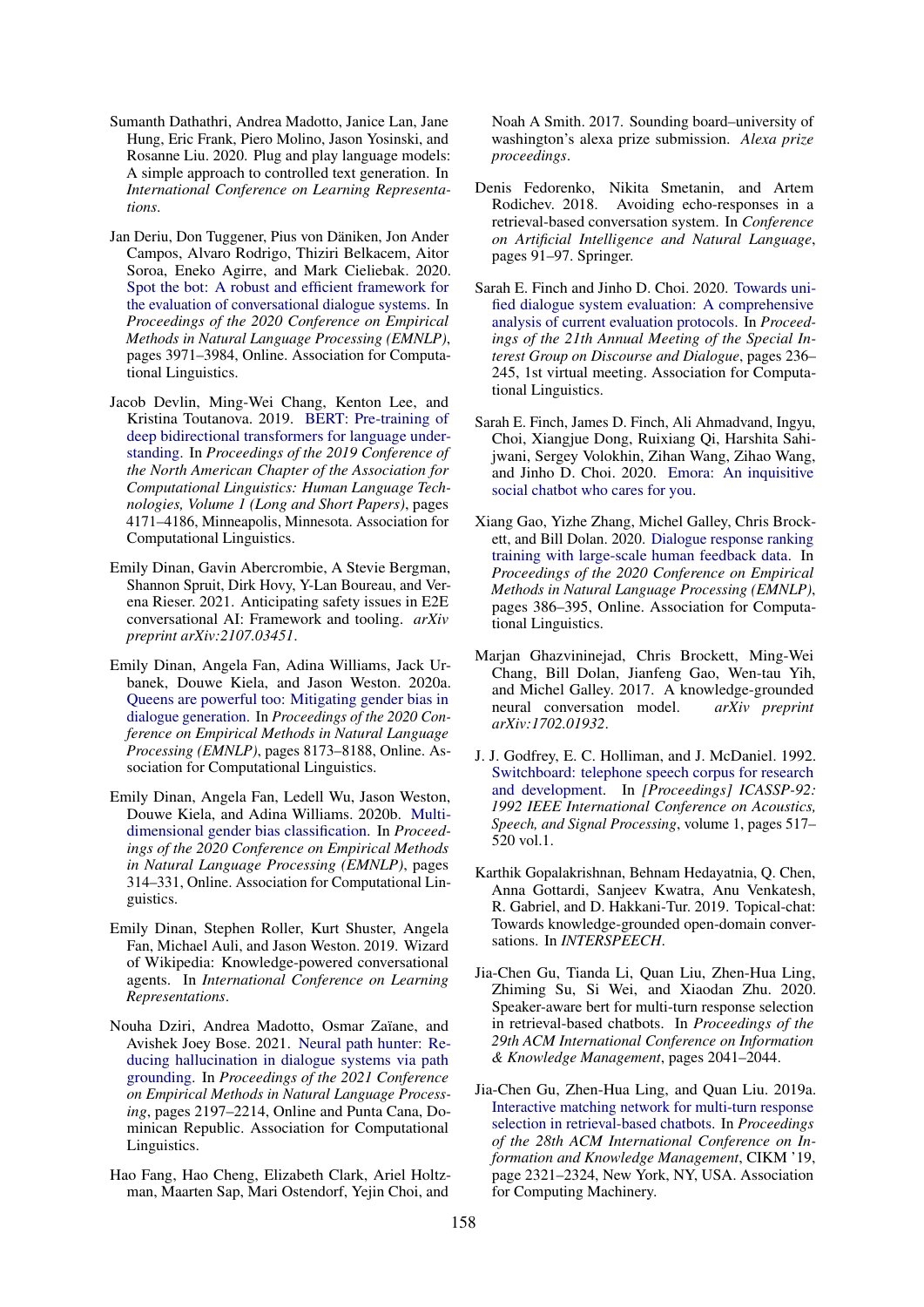- <span id="page-11-4"></span>Jia-Chen Gu, Zhen-Hua Ling, Xiaodan Zhu, and Quan Liu. 2019b. [Dually interactive matching network](https://doi.org/10.18653/v1/D19-1193) [for personalized response selection in retrieval-based](https://doi.org/10.18653/v1/D19-1193) [chatbots.](https://doi.org/10.18653/v1/D19-1193) In *Proceedings of the 2019 Conference on Empirical Methods in Natural Language Processing and the 9th International Joint Conference on Natural Language Processing (EMNLP-IJCNLP)*, pages 1845–1854, Hong Kong, China. Association for Computational Linguistics.
- <span id="page-11-12"></span>Michael U Gutmann and Aapo Hyvärinen. 2012. Noisecontrastive estimation of unnormalized statistical models, with applications to natural image statistics. *Journal of Machine Learning Research*, 13(2).
- <span id="page-11-11"></span>Raia Hadsell, Sumit Chopra, and Yann LeCun. 2006. Dimensionality reduction by learning an invariant mapping. In *2006 IEEE Computer Society Conference on Computer Vision and Pattern Recognition (CVPR'06)*, volume 2, pages 1735–1742. IEEE.
- <span id="page-11-8"></span>Vrindavan Harrison, Juraj Juraska, Wen Cui, Lena Reed, Kevin K. Bowden, Jiaqi Wu, Brian Schwarzmann, Abteen Ebrahimi, Rishi Rajasekaran, Nikhil Varghese, Max Wechsler-Azen, Steve Whittaker, Jeffrey Flanigan, and Marilyn Walker. 2020. Athena: Constructing dialogues dynamically with discourse constraints. *Alexa prize proceedings*.
- <span id="page-11-15"></span>Matthew Henderson, Iñigo Casanueva, Nikola Mrkšic,´ Pei-Hao Su, Tsung-Hsien Wen, and Ivan Vulić. 2020. [ConveRT: Efficient and accurate conversational repre](https://doi.org/10.18653/v1/2020.findings-emnlp.196)[sentations from transformers.](https://doi.org/10.18653/v1/2020.findings-emnlp.196) In *Findings of the Association for Computational Linguistics: EMNLP 2020*, pages 2161–2174, Online. Association for Computational Linguistics.
- <span id="page-11-17"></span>Peter Henderson, Koustuv Sinha, Nicolas Angelard-Gontier, Nan Rosemary Ke, Genevieve Fried, Ryan Lowe, and Joelle Pineau. 2018. Ethical challenges in data-driven dialogue systems. In *Proceedings of the 2018 AAAI/ACM Conference on AI, Ethics, and Society*, pages 123–129.
- <span id="page-11-10"></span>Chung Hoon Hong, Yuan Liang, Sagnik Sinha Roy, Arushi Jain, Vihang Agarwal, Ryan Draves, Zhizhou Zhou, William Chen, Yujian Liu, Martha Miracky, Lily Ge, Nikola Banovic, and David Jurgens. 2020. Audrey: A personalized open-domain conversational bot. *Alexa prize proceedings*.
- <span id="page-11-6"></span>Cheng-Hsun Hsueh and Wei-Yun Ma. 2020. [Semantic](https://www.aclweb.org/anthology/2020.sigdial-1.1) [guidance of dialogue generation with reinforcement](https://www.aclweb.org/anthology/2020.sigdial-1.1) [learning.](https://www.aclweb.org/anthology/2020.sigdial-1.1) In *Proceedings of the 21th Annual Meeting of the Special Interest Group on Discourse and Dialogue*, pages 1–9, 1st virtual meeting. Association for Computational Linguistics.
- <span id="page-11-0"></span>Minlie Huang, Xiaoyan Zhu, and Jianfeng Gao. 2020. [Challenges in building intelligent open-domain dia](https://doi.org/10.1145/3383123)[log systems.](https://doi.org/10.1145/3383123) *ACM Trans. Inf. Syst.*, 38(3).
- <span id="page-11-3"></span>Zongcheng Ji, Zhengdong Lu, and Hang Li. 2014. An information retrieval approach to short text conversation. *arXiv preprint arXiv:1408.6988*.
- <span id="page-11-7"></span>Nitish Shirish Keskar, Bryan McCann, Lav R Varshney, Caiming Xiong, and Richard Socher. 2019. Ctrl: A conditional transformer language model for controllable generation. *arXiv preprint arXiv:1909.05858*.
- <span id="page-11-2"></span>San Kim, Jin Yea Jang, Minyoung Jung, and Saim Shin. 2021. [A model of cross-lingual knowledge-grounded](https://aclanthology.org/2021.findings-emnlp.33) [response generation for open-domain dialogue sys](https://aclanthology.org/2021.findings-emnlp.33)[tems.](https://aclanthology.org/2021.findings-emnlp.33) In *Findings of the Association for Computational Linguistics: EMNLP 2021*, pages 352–365, Punta Cana, Dominican Republic. Association for Computational Linguistics.
- <span id="page-11-9"></span>Yuri Kuratov, Idris Yusupov, Dilyara Baymurzina, Denis Kuznetsov, Daniil Cherniavskii, Alexander Dmitrievskiy, Elena Ermakova, Fedor Ignatov, Dmitry Karpov, Daniel Kornev, The Anh Le, Pavel Pugin, and Mikhail Burtsev. 2020. Dream technical report for the alexa prize 2019. *Alexa prize proceedings*.
- <span id="page-11-18"></span>Nayeon Lee, Andrea Madotto, and Pascale Fung. 2019. Exploring social bias in chatbots using stereotype knowledge. In *Proceedings of the 2019 Workshop on Widening NLP*, pages 177–180.
- <span id="page-11-1"></span>Jiwei Li, Michel Galley, Chris Brockett, Jianfeng Gao, and Bill Dolan. 2016a. [A diversity-promoting ob](https://doi.org/10.18653/v1/N16-1014)[jective function for neural conversation models.](https://doi.org/10.18653/v1/N16-1014) In *Proceedings of the 2016 Conference of the North American Chapter of the Association for Computational Linguistics: Human Language Technologies*, pages 110–119, San Diego, California. Association for Computational Linguistics.
- <span id="page-11-5"></span>Jiwei Li, Michel Galley, Chris Brockett, Georgios Spithourakis, Jianfeng Gao, and Bill Dolan. 2016b. [A](https://doi.org/10.18653/v1/P16-1094) [persona-based neural conversation model.](https://doi.org/10.18653/v1/P16-1094) In *Proceedings of the 54th Annual Meeting of the Association for Computational Linguistics (Volume 1: Long Papers)*, pages 994–1003, Berlin, Germany. Association for Computational Linguistics.
- <span id="page-11-13"></span>Jiwei Li, Will Monroe, Alan Ritter, Dan Jurafsky, Michel Galley, and Jianfeng Gao. 2016c. [Deep rein](https://doi.org/10.18653/v1/D16-1127)[forcement learning for dialogue generation.](https://doi.org/10.18653/v1/D16-1127) In *Proceedings of the 2016 Conference on Empirical Methods in Natural Language Processing*, pages 1192– 1202, Austin, Texas. Association for Computational Linguistics.
- <span id="page-11-14"></span>Jiwei Li, Will Monroe, Tianlin Shi, Sébastien Jean, Alan Ritter, and Dan Jurafsky. 2017a. [Adversarial learn](https://doi.org/10.18653/v1/D17-1230)[ing for neural dialogue generation.](https://doi.org/10.18653/v1/D17-1230) In *Proceedings of the 2017 Conference on Empirical Methods in Natural Language Processing*, pages 2157–2169, Copenhagen, Denmark. Association for Computational Linguistics.
- <span id="page-11-16"></span>Juntao Li, Lisong Qiu, Bo Tang, Dongmin Chen, Dongyan Zhao, and Rui Yan. 2019. Insufficient data can also rock! learning to converse using smaller data with augmentation. In *Proceedings of the AAAI Conference on Artificial Intelligence*, volume 33, pages 6698–6705.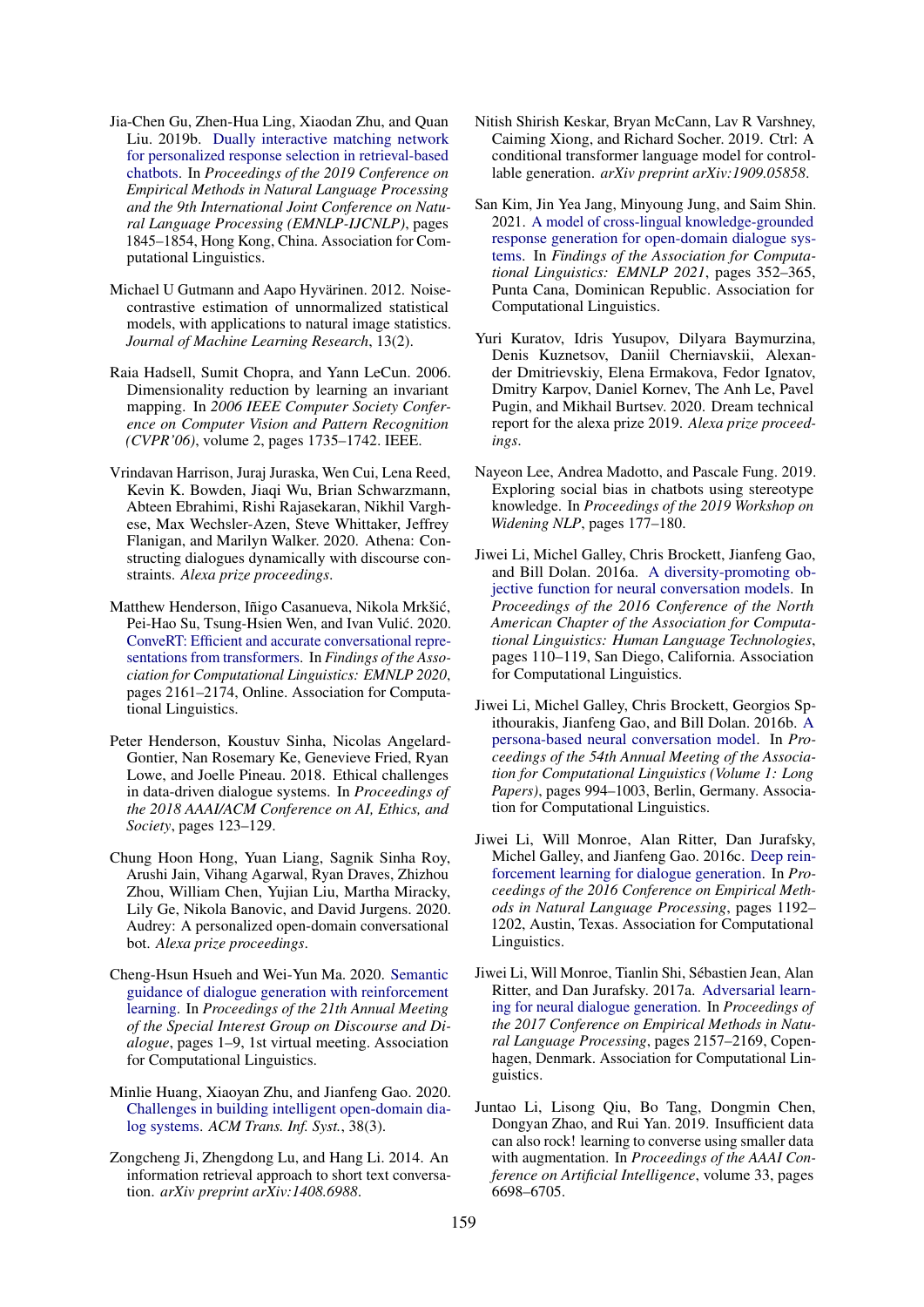- <span id="page-12-11"></span>Qintong Li, Piji Li, Zhumin Chen, and Zhaochun Ren. 2020a. [Empathetic dialogue generation via knowl](http://arxiv.org/abs/2009.09708)[edge enhancing and emotion dependency modeling.](http://arxiv.org/abs/2009.09708)
- <span id="page-12-10"></span>Xin Li, Piji Li, Yan Wang, Xiaojiang Liu, and Wai Lam. 2020b. Enhancing dialogue generation via multi-level contrastive learning. *arXiv preprint arXiv:2009.09147*.
- <span id="page-12-2"></span>Yanran Li, Hui Su, Xiaoyu Shen, Wenjie Li, Ziqiang Cao, and Shuzi Niu. 2017b. [DailyDialog: A manu](https://aclanthology.org/I17-1099)[ally labelled multi-turn dialogue dataset.](https://aclanthology.org/I17-1099) In *Proceedings of the Eighth International Joint Conference on Natural Language Processing (Volume 1: Long Papers)*, pages 986–995, Taipei, Taiwan. Asian Federation of Natural Language Processing.
- <span id="page-12-3"></span>Yu Li, Kun Qian, Weiyan Shi, and Zhou Yu. 2020c. [End-to-end trainable non-collaborative dialog system.](https://doi.org/10.1609/aaai.v34i05.6345) *Proceedings of the AAAI Conference on Artificial Intelligence*, 34(05):8293–8302.
- <span id="page-12-13"></span>Kaihui Liang, Austin Chau, Yu Li, Xueyuan Lu, Dian Yu, Mingyang Zhou, Ishan Jain, Sam Davidson, Josh Arnold, Minh Nguyen, and Zhou Yu. 2020. Gunrock 2.0: A user adaptive social conversational system. *Alexa prize proceedings*.
- <span id="page-12-4"></span>Zhaojiang Lin, Zihan Liu, Genta Indra Winata, Samuel Cahyawijaya, Andrea Madotto, Yejin Bang, Etsuko Ishii, and Pascale Fung. 2020a. Xpersona: Evaluating multilingual personalized chatbot. *arXiv preprint arXiv:2003.07568*.
- <span id="page-12-8"></span>Zibo Lin, Deng Cai, Yan Wang, Xiaojiang Liu, Haitao Zheng, and Shuming Shi. 2020b. [The world is not](https://www.aclweb.org/anthology/2020.emnlp-main.741) [binary: Learning to rank with grayscale data for di](https://www.aclweb.org/anthology/2020.emnlp-main.741)[alogue response selection.](https://www.aclweb.org/anthology/2020.emnlp-main.741) In *Proceedings of the 2020 Conference on Empirical Methods in Natural Language Processing (EMNLP)*, pages 9220–9229, Online. Association for Computational Linguistics.
- <span id="page-12-0"></span>Chia-Wei Liu, Ryan Lowe, Iulian Serban, Mike Noseworthy, Laurent Charlin, and Joelle Pineau. 2016. [How NOT to evaluate your dialogue system: An](https://doi.org/10.18653/v1/D16-1230) [empirical study of unsupervised evaluation metrics](https://doi.org/10.18653/v1/D16-1230) [for dialogue response generation.](https://doi.org/10.18653/v1/D16-1230) In *Proceedings of the 2016 Conference on Empirical Methods in Natural Language Processing*, pages 2122–2132, Austin, Texas. Association for Computational Linguistics.
- <span id="page-12-17"></span>Haochen Liu, Jamell Dacon, Wenqi Fan, Hui Liu, Zitao Liu, and Jiliang Tang. 2020a. [Does gender matter?](https://doi.org/10.18653/v1/2020.coling-main.390) [Towards fairness in dialogue systems.](https://doi.org/10.18653/v1/2020.coling-main.390) In *Proceedings of the 28th International Conference on Computational Linguistics*, pages 4403–4416, Barcelona, Spain (Online). International Committee on Computational Linguistics.
- <span id="page-12-18"></span>Haochen Liu, Wentao Wang, Yiqi Wang, Hui Liu, Zitao Liu, and Jiliang Tang. 2020b. [Mitigating gender](https://doi.org/10.18653/v1/2020.emnlp-main.64) [bias for neural dialogue generation with adversarial](https://doi.org/10.18653/v1/2020.emnlp-main.64) [learning.](https://doi.org/10.18653/v1/2020.emnlp-main.64) In *Proceedings of the 2020 Conference on Empirical Methods in Natural Language Processing (EMNLP)*, pages 893–903, Online. Association for Computational Linguistics.
- <span id="page-12-15"></span>Qian Liu, Yihong Chen, Bei Chen, Jian-Guang Lou, Zixuan Chen, Bin Zhou, and Dongmei Zhang. 2020c. [You impress me: Dialogue generation via mutual per](https://doi.org/10.18653/v1/2020.acl-main.131)[sona perception.](https://doi.org/10.18653/v1/2020.acl-main.131) In *Proceedings of the 58th Annual Meeting of the Association for Computational Linguistics*, pages 1417–1427, Online. Association for Computational Linguistics.
- <span id="page-12-7"></span>Junyu Lu, Chenbin Zhang, Zeying Xie, Guang Ling, Tom Chao Zhou, and Zenglin Xu. 2019. Constructing interpretive spatio-temporal features for multiturn responses selection. In *Proceedings of the 57th Annual Meeting of the Association for Computational Linguistics*, pages 44–50.
- <span id="page-12-6"></span>Zhengdong Lu and Hang Li. 2013. A deep architecture for matching short texts. In *Advances in neural information processing systems*, pages 1367–1375.
- <span id="page-12-9"></span>Liangchen Luo, Jingjing Xu, Junyang Lin, Qi Zeng, and Xu Sun. 2018. [An auto-encoder matching model](https://doi.org/10.18653/v1/D18-1075) [for learning utterance-level semantic dependency in](https://doi.org/10.18653/v1/D18-1075) [dialogue generation.](https://doi.org/10.18653/v1/D18-1075) In *Proceedings of the 2018 Conference on Empirical Methods in Natural Language Processing*, pages 702–707, Brussels, Belgium. Association for Computational Linguistics.
- <span id="page-12-19"></span>Qingsong Ma, Johnny Wei, Ondřej Bojar, and Yvette Graham. 2019. [Results of the WMT19 metrics](https://doi.org/10.18653/v1/W19-5302) [shared task: Segment-level and strong MT sys](https://doi.org/10.18653/v1/W19-5302)[tems pose big challenges.](https://doi.org/10.18653/v1/W19-5302) In *Proceedings of the Fourth Conference on Machine Translation (Volume 2: Shared Task Papers, Day 1)*, pages 62–90, Florence, Italy. Association for Computational Linguistics.
- <span id="page-12-12"></span>Andrea Madotto, Zhaojiang Lin, Yejin Bang, and Pascale Fung. 2020. [The adapter-bot: All-in-one con](http://arxiv.org/abs/2008.12579)[trollable conversational model.](http://arxiv.org/abs/2008.12579)
- <span id="page-12-14"></span>Bodhisattwa Prasad Majumder, Shuyang Li, Jianmo Ni, Huanru Henry Mao, Sophia Sun, and Julian McAuley. 2020. Bernard: A stateful neural open-domain socialbot. *Alexa prize proceedings*.
- <span id="page-12-5"></span>Yuxian Meng, Shuhe Wang, Qinghong Han, Xiaofei Sun, Fei Wu, Rui Yan, and Jiwei Li. 2020. Openvidial: A large-scale, open-domain dialogue dataset with visual contexts. *arXiv preprint arXiv:2012.15015*.
- <span id="page-12-16"></span>Sabrina J Mielke, Arthur Szlam, Y-Lan Boureau, and Emily Dinan. 2020. Linguistic calibration through metacognition: aligning dialogue agent responses with expected correctness. *arXiv preprint arXiv:2012.14983*.
- <span id="page-12-1"></span>Seungwhan Moon, Pararth Shah, Anuj Kumar, and Rajen Subba. 2019. [OpenDialKG: Explainable conver](https://doi.org/10.18653/v1/P19-1081)[sational reasoning with attention-based walks over](https://doi.org/10.18653/v1/P19-1081) [knowledge graphs.](https://doi.org/10.18653/v1/P19-1081) In *Proceedings of the 57th Annual Meeting of the Association for Computational Linguistics*, pages 845–854, Florence, Italy. Association for Computational Linguistics.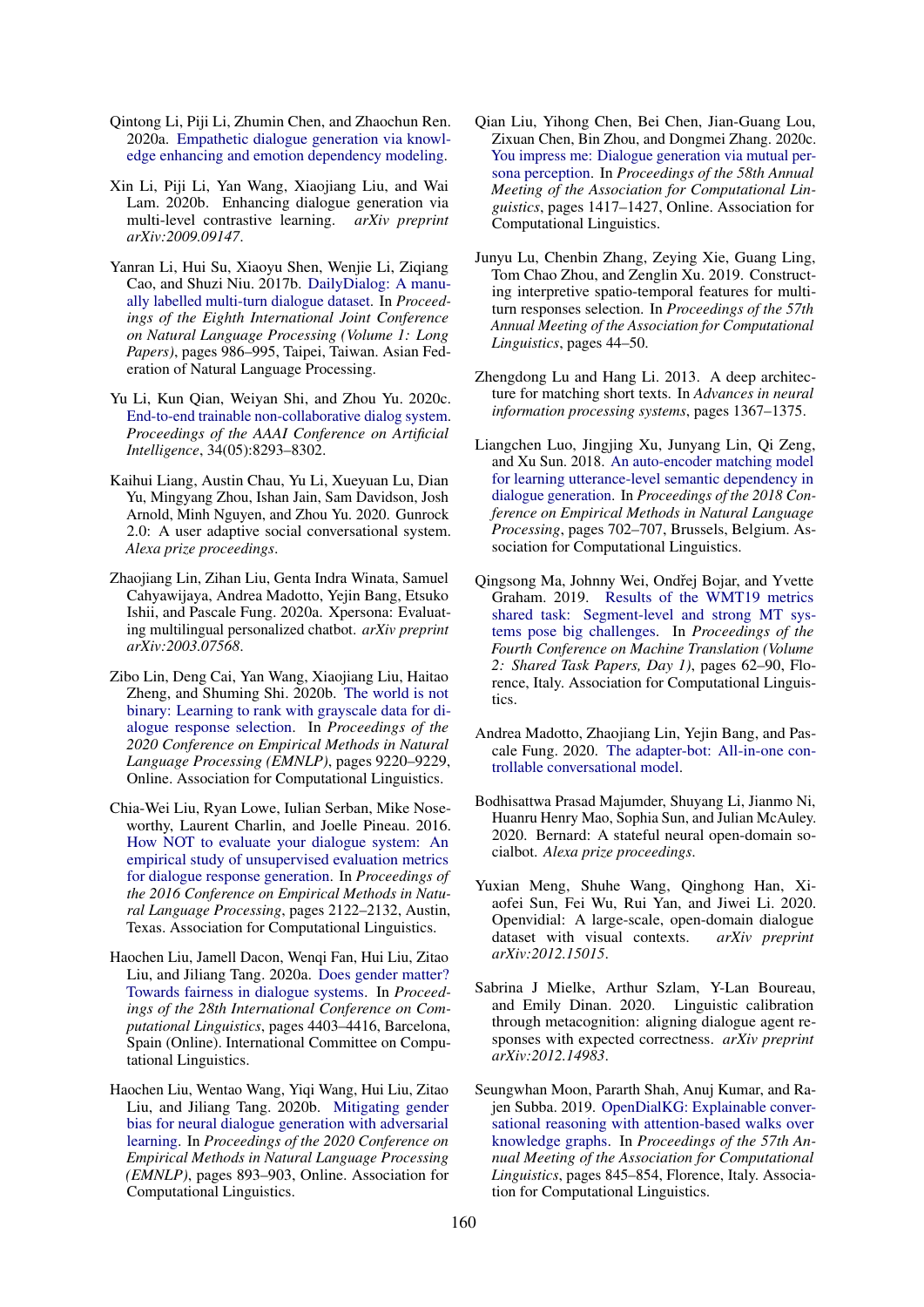- <span id="page-13-15"></span>Yixin Nie, Mary Williamson, Mohit Bansal, Douwe Kiela, and Jason Weston. 2021. [I like fish, espe](https://doi.org/10.18653/v1/2021.acl-long.134)[cially dolphins: Addressing contradictions in dia](https://doi.org/10.18653/v1/2021.acl-long.134)[logue modeling.](https://doi.org/10.18653/v1/2021.acl-long.134) In *Proceedings of the 59th Annual Meeting of the Association for Computational Linguistics and the 11th International Joint Conference on Natural Language Processing (Volume 1: Long Papers)*, pages 1699–1713, Online. Association for Computational Linguistics.
- <span id="page-13-1"></span>Kishore Papineni, Salim Roukos, Todd Ward, and Wei-Jing Zhu. 2002. [Bleu: a method for automatic evalu](https://doi.org/10.3115/1073083.1073135)[ation of machine translation.](https://doi.org/10.3115/1073083.1073135) In *Proceedings of the 40th Annual Meeting of the Association for Computational Linguistics*, pages 311–318, Philadelphia, Pennsylvania, USA. Association for Computational Linguistics.
- <span id="page-13-9"></span>Ashwin Paranjape, Abigail See, Kathleen Kenealy, Haojun Li, Amelia Hardy, Peng Qi, Kaushik Ram Sadagopan, Nguyet Minh Phu, Dilara Soylu, and Christopher D. Manning. 2020. [Neural generation](http://arxiv.org/abs/2008.12348) [meets real people: Towards emotionally engaging](http://arxiv.org/abs/2008.12348) [mixed-initiative conversations.](http://arxiv.org/abs/2008.12348)
- <span id="page-13-7"></span>Prasanna Parthasarathi and Joelle Pineau. 2018. Extending neural generative conversational model using external knowledge sources. *arXiv preprint arXiv:1809.05524*.
- <span id="page-13-11"></span>Jan Pichl, Petr Marek, Jakub Konrad, Petr Lorenc, Van Duy Ta, and Jan Sedivy. 2020. Alquist 3.0: Alexa prize bot using conversational knowledge graph. *Alexa prize proceedings*.
- <span id="page-13-6"></span>Hongjin Qian, Xiaohe Li, Hanxun Zhong, Yu Guo, Yueyuan Ma, Yutao Zhu, Zhanliang Liu, Zhicheng Dou, and Ji-Rong Wen. 2021. [Pchatbot: A large](https://doi.org/10.1145/3404835.3463239)[scale dataset for personalized chatbot.](https://doi.org/10.1145/3404835.3463239) In *Proceedings of the 44th International ACM SIGIR Conference on Research and Development in Information Retrieval*, page 2470–2477, New York, NY, USA. Association for Computing Machinery.
- <span id="page-13-4"></span>Lianhui Qin, Michel Galley, Chris Brockett, Xiaodong Liu, Xiang Gao, W. Dolan, Yejin Choi, and Jianfeng Gao. 2019. Conversing by reading: Contentful neural conversation with on-demand machine reading. *ArXiv*, abs/1906.02738.
- <span id="page-13-0"></span>Alec Radford, Karthik Narasimhan, Tim Salimans, and Ilya Sutskever. 2018. Improving language understanding by generative pre-training.
- <span id="page-13-10"></span>Alec Radford, Jeffrey Wu, Rewon Child, David Luan, Dario Amodei, and Ilya Sutskever. 2019. Language models are unsupervised multitask learners. *OpenAI Blog*, 1(8):9.
- <span id="page-13-8"></span>A. Ram, Rohit Prasad, C. Khatri, Anu Venkatesh, R. Gabriel, Q. Liu, J. Nunn, Behnam Hedayatnia, Ming Cheng, Ashish Nagar, E. King, Kate Bland, Amanda Wartick, Yi Pan, Han Song, Sk Jayadevan, Gene Hwang, and Art Pettigrue. 2018a. Conversational ai: The science behind the alexa prize. *ArXiv*, abs/1801.03604.
- <span id="page-13-2"></span>Ashwin Ram, Rohit Prasad, Chandra Khatri, Anu Venkatesh, Raefer Gabriel, Qing Liu, Jeff Nunn, Behnam Hedayatnia, Ming Cheng, Ashish Nagar, et al. 2018b. Conversational AI: The science behind the Alexa prize. *arXiv preprint arXiv:1801.03604*.
- <span id="page-13-5"></span>Hannah Rashkin, Eric Michael Smith, Margaret Li, and Y-Lan Boureau. 2019. [Towards empathetic open](https://doi.org/10.18653/v1/P19-1534)[domain conversation models: A new benchmark and](https://doi.org/10.18653/v1/P19-1534) [dataset.](https://doi.org/10.18653/v1/P19-1534) In *Proceedings of the 57th Annual Meeting of the Association for Computational Linguistics*, pages 5370–5381, Florence, Italy. Association for Computational Linguistics.
- <span id="page-13-3"></span>Alan Ritter, Colin Cherry, and Bill Dolan. 2010. [Un](https://www.aclweb.org/anthology/N10-1020)[supervised modeling of Twitter conversations.](https://www.aclweb.org/anthology/N10-1020) In *Human Language Technologies: The 2010 Annual Conference of the North American Chapter of the Association for Computational Linguistics*, pages 172– 180, Los Angeles, California. Association for Computational Linguistics.
- <span id="page-13-14"></span>Alan Ritter, Colin Cherry, and William B. Dolan. 2011. [Data-driven response generation in social media.](https://aclanthology.org/D11-1054) In *Proceedings of the 2011 Conference on Empirical Methods in Natural Language Processing*, pages 583– 593, Edinburgh, Scotland, UK. Association for Computational Linguistics.
- <span id="page-13-18"></span>Anna Rogers, Olga Kovaleva, and Anna Rumshisky. 2020. [A primer in BERTology: What we know about](https://doi.org/10.1162/tacl_a_00349) [how BERT works.](https://doi.org/10.1162/tacl_a_00349) *Transactions of the Association for Computational Linguistics*, 8:842–866.
- <span id="page-13-17"></span>Stephen Roller, Emily Dinan, Naman Goyal, Da Ju, Mary Williamson, Yinhan Liu, Jing Xu, Myle Ott, Eric Michael Smith, Y-Lan Boureau, and Jason Weston. 2021. [Recipes for building an open-domain](https://doi.org/10.18653/v1/2021.eacl-main.24) [chatbot.](https://doi.org/10.18653/v1/2021.eacl-main.24) In *Proceedings of the 16th Conference of the European Chapter of the Association for Computational Linguistics: Main Volume*, pages 300–325, Online. Association for Computational Linguistics.
- <span id="page-13-19"></span>Abdelrhman Saleh, Tovly Deutsch, Stephen Casper, Yonatan Belinkov, and Stuart Shieber. 2020. [Probing](https://doi.org/10.18653/v1/2020.nlp4convai-1.15) [neural dialog models for conversational understand](https://doi.org/10.18653/v1/2020.nlp4convai-1.15)[ing.](https://doi.org/10.18653/v1/2020.nlp4convai-1.15) In *Proceedings of the 2nd Workshop on Natural Language Processing for Conversational AI*, pages 132–143, Online. Association for Computational Linguistics.
- <span id="page-13-13"></span>Chinnadhurai Sankar and Sujith Ravi. 2019. Deep reinforcement learning for modeling chit-chat dialog with discrete attributes. *arXiv preprint arXiv:1907.02848*.
- <span id="page-13-16"></span>Sashank Santhanam, Behnam Hedayatnia, Spandana Gella, Aishwarya Padmakumar, Seokhwan Kim, Yang Liu, and Dilek Hakkani-Tur. 2021. Rome was built in 1776: A case study on factual correctness in knowledge-grounded response generation. *arXiv preprint arXiv:2110.05456*.
- <span id="page-13-12"></span>William Schallock, Daniel Agress, Yao Du, Dheeru Dua, Lyuyang Hu, Yoshitomo Matsubara, and Sameer Singh. 2020. Zotbot: Using reading comprehension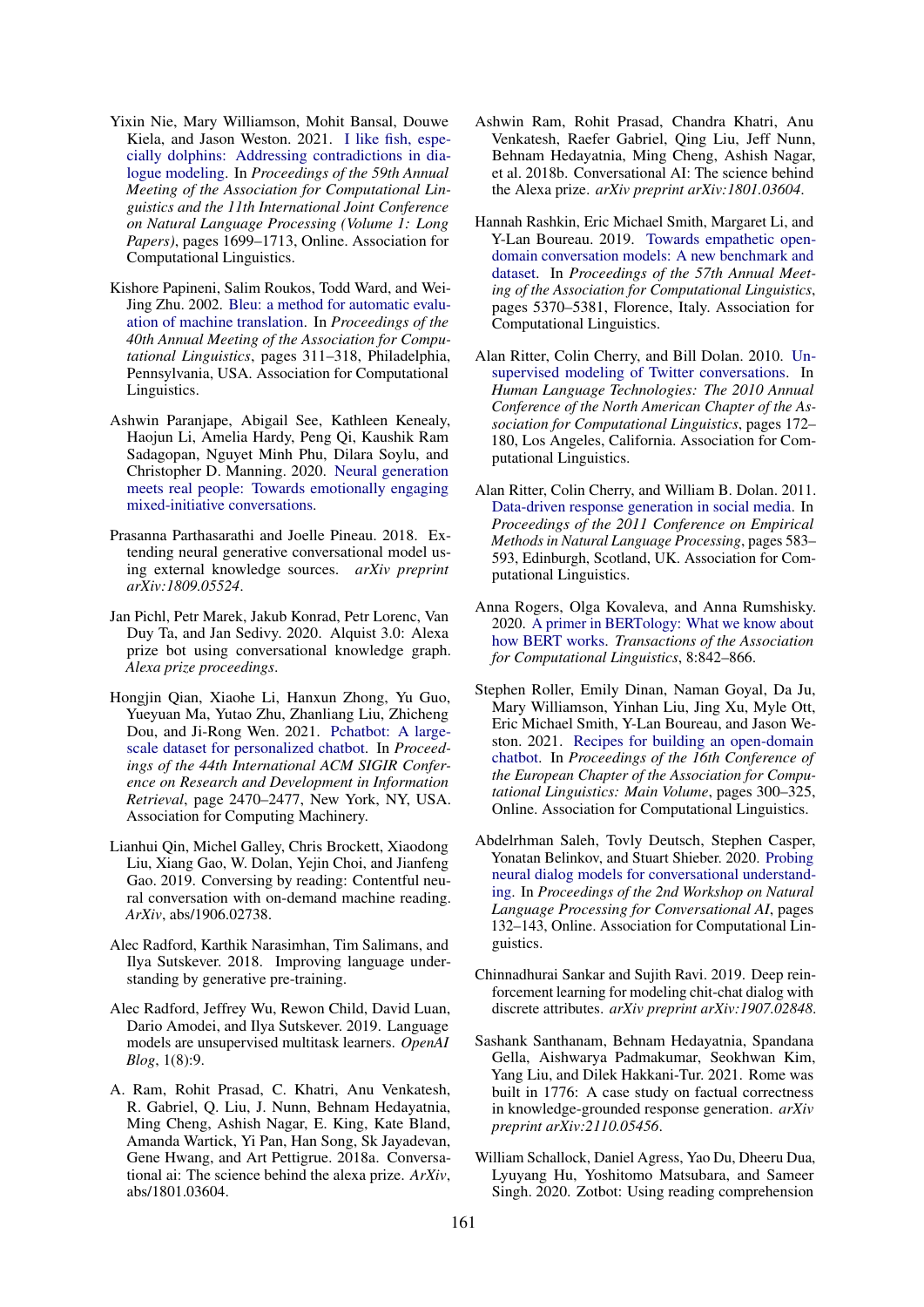and commonsense reasoning in conversational agents. *Alexa prize proceedings*.

- <span id="page-14-10"></span>Thijs Scheepers. 2017. *Improving the compositionality of word embeddings*. Ph.D. thesis, Master's thesis, Universiteit van Amsterdam.
- <span id="page-14-15"></span>Abigail See and Christopher Manning. 2021. [Under](https://aclanthology.org/2021.sigdial-1.1)[standing and predicting user dissatisfaction in a neu](https://aclanthology.org/2021.sigdial-1.1)[ral generative chatbot.](https://aclanthology.org/2021.sigdial-1.1) In *Proceedings of the 22nd Annual Meeting of the Special Interest Group on Discourse and Dialogue*, pages 1–12, Singapore and Online. Association for Computational Linguistics.
- <span id="page-14-18"></span>Joseph Seering, Michal Luria, Geoff Kaufman, and Jessica Hammer. 2019. Beyond dyadic interactions: Considering chatbots as community members. In *Proceedings of the 2019 CHI Conference on Human Factors in Computing Systems*, pages 1–13.
- <span id="page-14-11"></span>Iulian Serban, Alessandro Sordoni, Ryan Lowe, Laurent Charlin, Joelle Pineau, Aaron Courville, and Yoshua Bengio. 2017. [A hierarchical latent variable encoder](https://ojs.aaai.org/index.php/AAAI/article/view/10983)[decoder model for generating dialogues.](https://ojs.aaai.org/index.php/AAAI/article/view/10983) *Proceedings of the AAAI Conference on Artificial Intelligence*,  $31(1)$ .
- <span id="page-14-0"></span>Iulian Vlad Serban, Ryan Lowe, Peter Henderson, Laurent Charlin, and Joelle Pineau. 2015. A survey of available corpora for building data-driven dialogue systems. *arXiv preprint arXiv:1512.05742*.
- <span id="page-14-17"></span>Deven Santosh Shah, H. Andrew Schwartz, and Dirk Hovy. 2020. [Predictive biases in natural language](https://doi.org/10.18653/v1/2020.acl-main.468) [processing models: A conceptual framework and](https://doi.org/10.18653/v1/2020.acl-main.468) [overview.](https://doi.org/10.18653/v1/2020.acl-main.468) In *Proceedings of the 58th Annual Meeting of the Association for Computational Linguistics*, pages 5248–5264, Online. Association for Computational Linguistics.
- <span id="page-14-2"></span>Lifeng Shang, Zhengdong Lu, and Hang Li. 2015. [Neu](https://doi.org/10.3115/v1/P15-1152)[ral responding machine for short-text conversation.](https://doi.org/10.3115/v1/P15-1152) In *Proceedings of the 53rd Annual Meeting of the Association for Computational Linguistics and the 7th International Joint Conference on Natural Language Processing (Volume 1: Long Papers)*, pages 1577– 1586, Beijing, China. Association for Computational Linguistics.
- <span id="page-14-13"></span>Mingyue Shang, Zhenxin Fu, Nanyun Peng, Yansong Feng, Dongyan Zhao, and Rui Yan. 2018. [Learning](https://doi.org/10.24963/ijcai.2018/603) [to converse with noisy data: Generation with cali](https://doi.org/10.24963/ijcai.2018/603)[bration.](https://doi.org/10.24963/ijcai.2018/603) In *Proceedings of the Twenty-Seventh International Joint Conference on Artificial Intelligence, IJCAI-18*, pages 4338–4344. International Joint Conferences on Artificial Intelligence Organization.
- <span id="page-14-14"></span>Nuobei Shi, Qin Zeng, and Raymond Lee. 2020. [The](http://arxiv.org/abs/2009.13984) [design and implementation of language learning chat](http://arxiv.org/abs/2009.13984)[bot with xai using ontology and transfer learning.](http://arxiv.org/abs/2009.13984)
- <span id="page-14-7"></span>Kurt Shuster, Samuel Humeau, Antoine Bordes, and Jason Weston. 2020. [Image-chat: Engaging grounded](https://doi.org/10.18653/v1/2020.acl-main.219) [conversations.](https://doi.org/10.18653/v1/2020.acl-main.219) In *Proceedings of the 58th Annual Meeting of the Association for Computational Linguistics*, pages 2414–2429, Online. Association for Computational Linguistics.
- <span id="page-14-12"></span>Kurt Shuster, Eric Michael Smith, Da Ju, and Jason Weston. 2021. [Multi-modal open-domain dialogue.](https://aclanthology.org/2021.emnlp-main.398) In *Proceedings of the 2021 Conference on Empirical Methods in Natural Language Processing*, pages 4863–4883, Online and Punta Cana, Dominican Republic. Association for Computational Linguistics.
- <span id="page-14-5"></span>Haoyu Song, Yan Wang, Wei-Nan Zhang, Zhengyu Zhao, Ting Liu, and Xiaojiang Liu. 2020. [Profile](https://doi.org/10.18653/v1/2020.emnlp-main.539) [consistency identification for open-domain dialogue](https://doi.org/10.18653/v1/2020.emnlp-main.539) [agents.](https://doi.org/10.18653/v1/2020.emnlp-main.539) In *Proceedings of the 2020 Conference on Empirical Methods in Natural Language Processing (EMNLP)*, pages 6651–6662, Online. Association for Computational Linguistics.
- <span id="page-14-3"></span>Alessandro Sordoni, Michel Galley, Michael Auli, Chris Brockett, Yangfeng Ji, Margaret Mitchell, Jian-Yun Nie, Jianfeng Gao, and Bill Dolan. 2015. [A neural](https://doi.org/10.3115/v1/N15-1020) [network approach to context-sensitive generation of](https://doi.org/10.3115/v1/N15-1020) [conversational responses.](https://doi.org/10.3115/v1/N15-1020) In *Proceedings of the 2015 Conference of the North American Chapter of the Association for Computational Linguistics: Human Language Technologies*, pages 196–205, Denver, Colorado. Association for Computational Linguistics.
- <span id="page-14-4"></span>Jianheng Tang, Tiancheng Zhao, Chenyan Xiong, Xiaodan Liang, Eric Xing, and Zhiting Hu. 2019. [Target](https://doi.org/10.18653/v1/P19-1565)[guided open-domain conversation.](https://doi.org/10.18653/v1/P19-1565) In *Proceedings of the 57th Annual Meeting of the Association for Computational Linguistics*, pages 5624–5634, Florence, Italy. Association for Computational Linguistics.
- <span id="page-14-8"></span>Chongyang Tao, Wei Wu, Can Xu, Wenpeng Hu, Dongyan Zhao, and Rui Yan. 2019. [One time of](https://doi.org/10.18653/v1/P19-1001) [interaction may not be enough: Go deep with an](https://doi.org/10.18653/v1/P19-1001) [interaction-over-interaction network for response se](https://doi.org/10.18653/v1/P19-1001)[lection in dialogues.](https://doi.org/10.18653/v1/P19-1001) In *Proceedings of the 57th Annual Meeting of the Association for Computational Linguistics*, pages 1–11, Florence, Italy. Association for Computational Linguistics.
- <span id="page-14-16"></span>Rahul Tripathi, Balaji Dhamodharaswamy, Srinivasan Jagannathan, and Abhishek Nandi. 2019. Detecting sensitive content in spoken language. In *2019 IEEE International Conference on Data Science and Advanced Analytics (DSAA)*, pages 374–381. IEEE.
- <span id="page-14-6"></span>Yi-Lin Tuan, Yun-Nung Chen, and Hung-yi Lee. 2019. [DyKgChat: Benchmarking dialogue gener](https://doi.org/10.18653/v1/D19-1194)[ation grounding on dynamic knowledge graphs.](https://doi.org/10.18653/v1/D19-1194) In *Proceedings of the 2019 Conference on Empirical Methods in Natural Language Processing and the 9th International Joint Conference on Natural Language Processing (EMNLP-IJCNLP)*, pages 1855– 1865, Hong Kong, China. Association for Computational Linguistics.
- <span id="page-14-9"></span>Ashish Vaswani, Noam Shazeer, Niki Parmar, Jakob Uszkoreit, Llion Jones, Aidan N Gomez, Lukasz Kaiser, and Illia Polosukhin. 2017. [Attention is all](http://papers.nips.cc/paper/7181-attention-is-all-you-need.pdf) [you need.](http://papers.nips.cc/paper/7181-attention-is-all-you-need.pdf) In *Advances in Neural Information Processing Systems 30*, pages 5998–6008.
- <span id="page-14-1"></span>Oriol Vinyals and Quoc Le. 2015. A neural conversational model. *arXiv preprint arXiv:1506.05869*.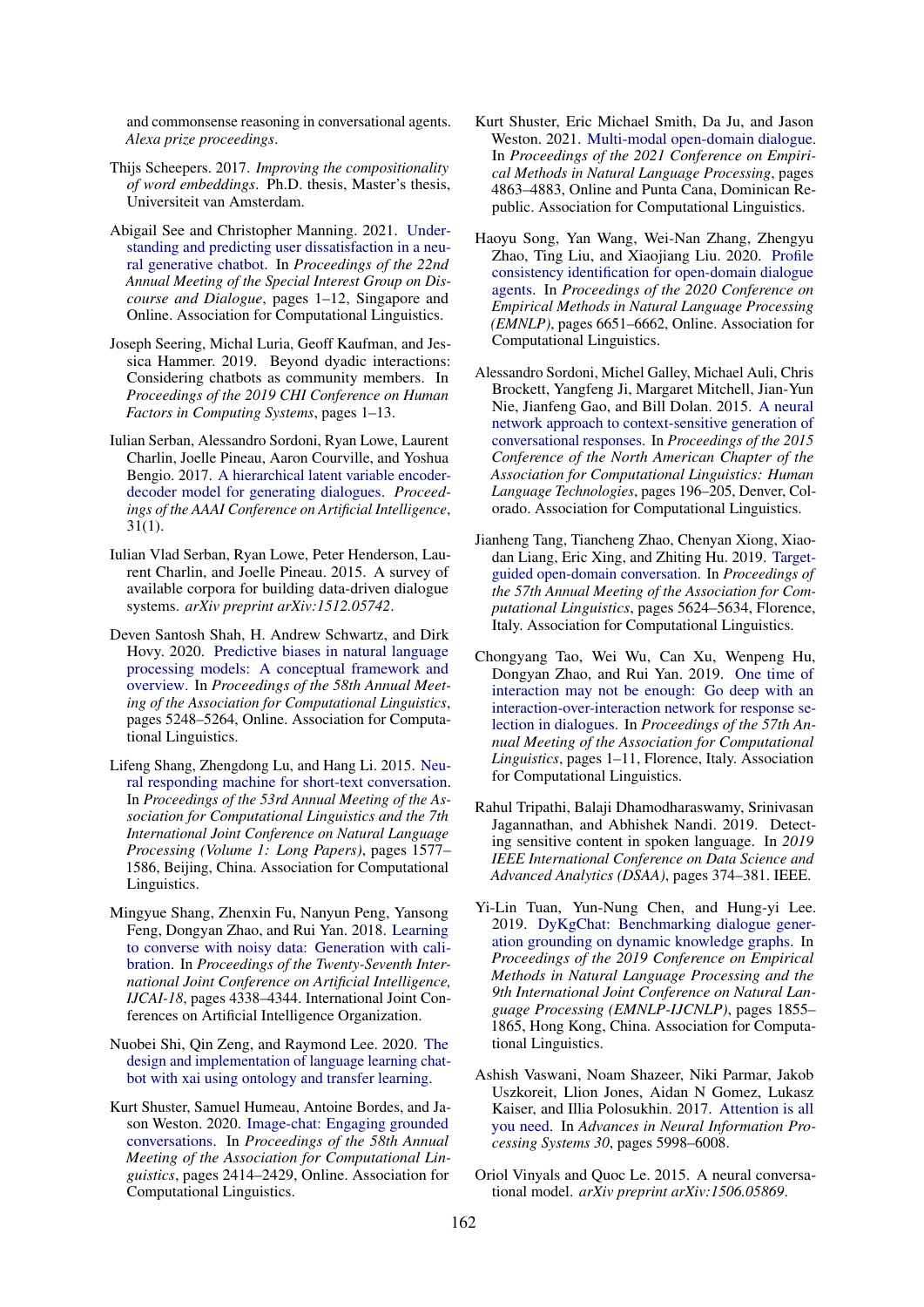- <span id="page-15-12"></span>Richard Wallace. 1995. Alice - artificial linguistic internet computer entity. https://web.archive.org/web/ 20171227223848/http://www.alicebot.org/.
- <span id="page-15-3"></span>Hao Wang, Zhengdong Lu, Hang Li, and Enhong Chen. 2013. [A dataset for research on short-text conver](https://www.aclweb.org/anthology/D13-1096)[sations.](https://www.aclweb.org/anthology/D13-1096) In *Proceedings of the 2013 Conference on Empirical Methods in Natural Language Processing*, pages 935–945, Seattle, Washington, USA. Association for Computational Linguistics.
- <span id="page-15-17"></span>J. Wang, Junhao Liu, Wei Bi, Xiaojiang Liu, Kejing He, Ruifeng Xu, and Min Yang. 2020a. Improving knowledge-aware dialogue generation via knowledge base question answering. In *AAAI*.
- <span id="page-15-6"></span>Mingxuan Wang, Zhengdong Lu, Hang Li, and Qun Liu. 2015. Syntax-based deep matching of short texts. *arXiv preprint arXiv:1503.02427*.
- <span id="page-15-2"></span>Xuewei Wang, Weiyan Shi, Richard Kim, Yoojung Oh, Sijia Yang, Jingwen Zhang, and Zhou Yu. 2020b. [Per](http://arxiv.org/abs/1906.06725)[suasion for good: Towards a personalized persuasive](http://arxiv.org/abs/1906.06725) [dialogue system for social good.](http://arxiv.org/abs/1906.06725)
- <span id="page-15-11"></span>Joseph Weizenbaum. 1966. Eliza—a computer program for the study of natural language communication between man and machine. *Communications of the ACM*, 9(1):36–45.
- <span id="page-15-14"></span>Jason Weston, Emily Dinan, and Alexander Miller. 2018. [Retrieve and refine: Improved sequence gener](https://doi.org/10.18653/v1/W18-5713)[ation models for dialogue.](https://doi.org/10.18653/v1/W18-5713) In *Proceedings of the 2018 EMNLP Workshop SCAI: The 2nd International Workshop on Search-Oriented Conversational AI*, pages 87–92, Brussels, Belgium. Association for Computational Linguistics.
- <span id="page-15-9"></span>Taesun Whang, Dongyub Lee, Dongsuk Oh, Chanhee Lee, Kijong Han, Dong hun Lee, and Saebyeok Lee. 2020. [Do response selection models really know](http://arxiv.org/abs/2009.04703) [what's next? utterance manipulation strategies for](http://arxiv.org/abs/2009.04703) [multi-turn response selection.](http://arxiv.org/abs/2009.04703)
- <span id="page-15-19"></span>Lucas Wright, Derek Ruths, Kelly P Dillon, Haji Mohammad Saleem, and Susan Benesch. 2017. [Vec](https://doi.org/10.18653/v1/W17-3009)[tors for counterspeech on Twitter.](https://doi.org/10.18653/v1/W17-3009) In *Proceedings of the First Workshop on Abusive Language Online*, pages 57–62, Vancouver, BC, Canada. Association for Computational Linguistics.
- <span id="page-15-5"></span>Wenquan Wu, Zhen Guo, Xiangyang Zhou, Hua Wu, Xiyuan Zhang, Rongzhong Lian, and Haifeng Wang. 2019. [Proactive human-machine conversation with](https://doi.org/10.18653/v1/P19-1369) [explicit conversation goal.](https://doi.org/10.18653/v1/P19-1369) In *Proceedings of the 57th Annual Meeting of the Association for Computational Linguistics*, pages 3794–3804, Florence, Italy. Association for Computational Linguistics.
- <span id="page-15-0"></span>Yu Wu, Wei Wu, Chen Xing, Ming Zhou, and Zhoujun Li. 2017. [Sequential matching network: A new archi](https://doi.org/10.18653/v1/P17-1046)[tecture for multi-turn response selection in retrieval](https://doi.org/10.18653/v1/P17-1046)[based chatbots.](https://doi.org/10.18653/v1/P17-1046) In *Proceedings of the 55th Annual Meeting of the Association for Computational Linguistics (Volume 1: Long Papers)*, pages 496–505, Vancouver, Canada. Association for Computational Linguistics.
- <span id="page-15-18"></span>Jing Xu, Da Ju, Margaret Li, Y-Lan Boureau, Jason Weston, and Emily Dinan. 2020. Recipes for safety in open-domain chatbots. *arXiv preprint arXiv:2010.07079*.
- <span id="page-15-7"></span>Rui Yan, Yiping Song, and Hua Wu. 2016. Learning to respond with deep neural networks for retrieval-based human-computer conversation system. In *Proceedings of the 39th International ACM SIGIR conference on Research and Development in Information Retrieval*, pages 55–64.
- <span id="page-15-8"></span>Chunyuan Yuan, Wei Zhou, Mingming Li, Shangwen Lv, Fuqing Zhu, Jizhong Han, and Songlin Hu. 2019. Multi-hop selector network for multi-turn response selection in retrieval-based chatbots. In *Proceedings of the 2019 Conference on Empirical Methods in Natural Language Processing and the 9th International Joint Conference on Natural Language Processing (EMNLP-IJCNLP)*, pages 111–120.
- <span id="page-15-15"></span>Hainan Zhang, Yanyan Lan, Jiafeng Guo, Jun Xu, and Xueqi Cheng. 2018a. [Reinforcing coherence for se](https://doi.org/10.24963/ijcai.2018/635)[quence to sequence model in dialogue generation.](https://doi.org/10.24963/ijcai.2018/635) In *Proceedings of the Twenty-Seventh International Joint Conference on Artificial Intelligence, IJCAI-18*, pages 4567–4573. International Joint Conferences on Artificial Intelligence Organization.
- <span id="page-15-13"></span>Hainan Zhang, Yanyan Lan, Liang Pang, Hongshen Chen, Zhuoye Ding, and Dawei Yin. 2020a. [Mod](https://doi.org/10.24963/ijcai.2020/517)[eling topical relevance for multi-turn dialogue gen](https://doi.org/10.24963/ijcai.2020/517)[eration.](https://doi.org/10.24963/ijcai.2020/517) In *Proceedings of the Twenty-Ninth International Joint Conference on Artificial Intelligence, IJCAI-20*, pages 3737–3743. International Joint Conferences on Artificial Intelligence Organization.
- <span id="page-15-16"></span>Rongsheng Zhang, Yinhe Zheng, Jianzhi Shao, Xiaoxi Mao, Yadong Xi, and Minlie Huang. 2020b. [Dia](https://doi.org/10.18653/v1/2020.emnlp-main.277)[logue distillation: Open-domain dialogue augmen](https://doi.org/10.18653/v1/2020.emnlp-main.277)[tation using unpaired data.](https://doi.org/10.18653/v1/2020.emnlp-main.277) In *Proceedings of the 2020 Conference on Empirical Methods in Natural Language Processing (EMNLP)*, pages 3449–3460, Online. Association for Computational Linguistics.
- <span id="page-15-1"></span>Saizheng Zhang, Emily Dinan, Jack Urbanek, Arthur Szlam, Douwe Kiela, and Jason Weston. 2018b. [Per](https://doi.org/10.18653/v1/P18-1205)[sonalizing dialogue agents: I have a dog, do you](https://doi.org/10.18653/v1/P18-1205) [have pets too?](https://doi.org/10.18653/v1/P18-1205) In *Proceedings of the 56th Annual Meeting of the Association for Computational Linguistics (Volume 1: Long Papers)*, pages 2204–2213, Melbourne, Australia. Association for Computational Linguistics.
- <span id="page-15-10"></span>Yizhe Zhang, Siqi Sun, Michel Galley, Yen-Chun Chen, Chris Brockett, Xiang Gao, Jianfeng Gao, Jingjing Liu, and Bill Dolan. 2020c. [DIALOGPT: Large-scale](https://doi.org/10.18653/v1/2020.acl-demos.30) [generative pre-training for conversational response](https://doi.org/10.18653/v1/2020.acl-demos.30) [generation.](https://doi.org/10.18653/v1/2020.acl-demos.30) In *Proceedings of the 58th Annual Meeting of the Association for Computational Linguistics: System Demonstrations*, pages 270–278, Online. Association for Computational Linguistics.
- <span id="page-15-4"></span>Zhuosheng Zhang, Jiangtong Li, Pengfei Zhu, Hai Zhao, and Gongshen Liu. 2018c. [Modeling multi-turn con-](https://www.aclweb.org/anthology/C18-1317)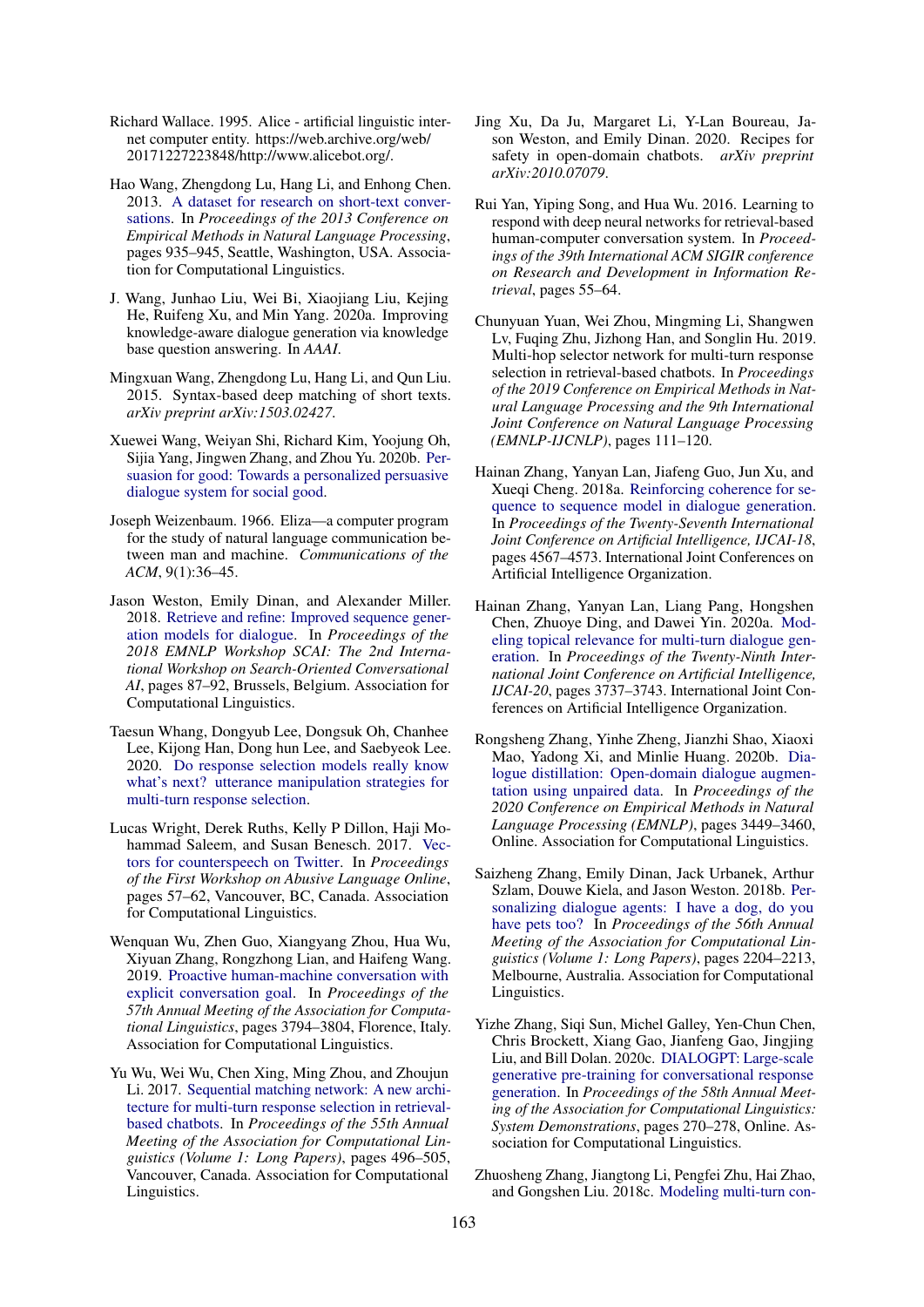[versation with deep utterance aggregation.](https://www.aclweb.org/anthology/C18-1317) In *Proceedings of the 27th International Conference on Computational Linguistics*, pages 3740–3752, Santa Fe, New Mexico, USA. Association for Computational Linguistics.

- <span id="page-16-4"></span>Tianyu Zhao and Tatsuya Kawahara. 2020. Multireferenced training for dialogue response generation. *arXiv preprint arXiv:2009.07117*.
- <span id="page-16-1"></span>Yinhe Zheng, Guanyi Chen, Minlie Huang, Song Liu, and Xuan Zhu. 2019. Personalized dialogue generation with diversified traits. *arXiv preprint arXiv:1901.09672*.
- <span id="page-16-2"></span>Yinhe Zheng, Guanyi Chen, Xin Liu, and Ke Lin. 2021a. MMChat: Multi-modal chat dataset on social media. *arXiv preprint arXiv:2108.07154*.
- <span id="page-16-5"></span>Yinhe Zheng, Zikai Chen, Rongsheng Zhang, Shilei Huang, Xiaoxi Mao, and Minlie Huang. 2021b. [Styl](https://ojs.aaai.org/index.php/AAAI/article/view/17711)[ized dialogue response generation using stylized un](https://ojs.aaai.org/index.php/AAAI/article/view/17711)[paired texts.](https://ojs.aaai.org/index.php/AAAI/article/view/17711) *Proceedings of the AAAI Conference on Artificial Intelligence*, 35(16):14558–14567.
- <span id="page-16-0"></span>Kangyan Zhou, Shrimai Prabhumoye, and Alan W Black. 2018. [A dataset for document grounded con](https://doi.org/10.18653/v1/D18-1076)[versations.](https://doi.org/10.18653/v1/D18-1076) In *Proceedings of the 2018 Conference on Empirical Methods in Natural Language Processing*, pages 708–713, Brussels, Belgium. Association for Computational Linguistics.
- <span id="page-16-6"></span>Li Zhou, Jianfeng Gao, Di Li, and Heung-Yeung Shum. 2020. The design and implementation of xiaoice, an empathetic social chatbot. *Computational Linguistics*, 46(1):53–93.
- <span id="page-16-3"></span>Xiangyang Zhou, Daxiang Dong, Hua Wu, Shiqi Zhao, Dianhai Yu, Hao Tian, Xuan Liu, and Rui Yan. 2016. [Multi-view response selection for human-computer](https://doi.org/10.18653/v1/D16-1036) [conversation.](https://doi.org/10.18653/v1/D16-1036) In *Proceedings of the 2016 Conference on Empirical Methods in Natural Language Processing*, pages 372–381, Austin, Texas. Association for Computational Linguistics.